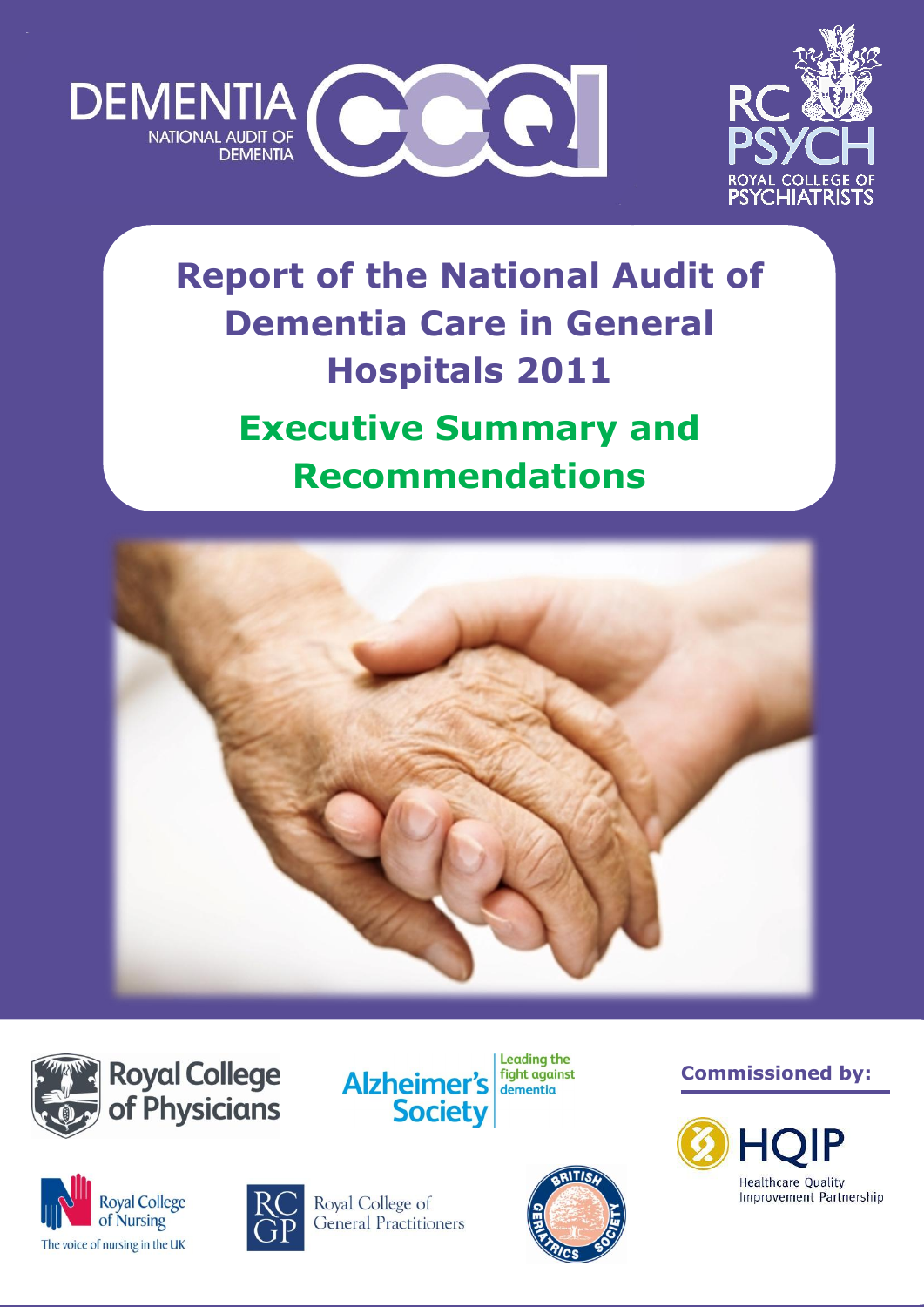# **Executive summary**

# **Background**

The National Audit of Dementia (care in general hospitals) was established in 2008 with funding from the Healthcare Quality Improvement Partnership to examine the quality of care received by people with dementia in the general hospital.

Key questions for the audit were:

- What structures and resources do hospitals have in place to enable them to identify and meet the care needs of people with dementia? (Measuring the ability to care)
- What evidence can be assembled to show that people with dementia in the hospital have received an acceptable standard of care? (Measuring the quality of care)

This led to the development of a two part audit:

- a hospital level, 'core' audit;
- a ward level, 'enhanced' audit.

Key findings from both parts of the audit are presented here.

# **Audit standards**

A literature review identified source documents for the audit. These included:

- national reports and guidelines;  $\bullet$
- standards, guidelines and recommendations issued by professional bodies;
- reports and recommendations issued by organisations representing service users and carers.

A secondary review identified key areas of concern for service users (patients) and carers (see "Patient and carer priorities", page 31 in the full report). The identified priorities were used in compiling the standards for audit on which data collection tools were based [\(www.nationalauditofdementia.org.uk\)](http://www.rcpsych.ac.uk/quality/nationalclinicalaudits/dementia/nationalauditofdementia.aspx).

Appendix 5, on page 214 in the full report, sets out how standards were classified and used for local reporting.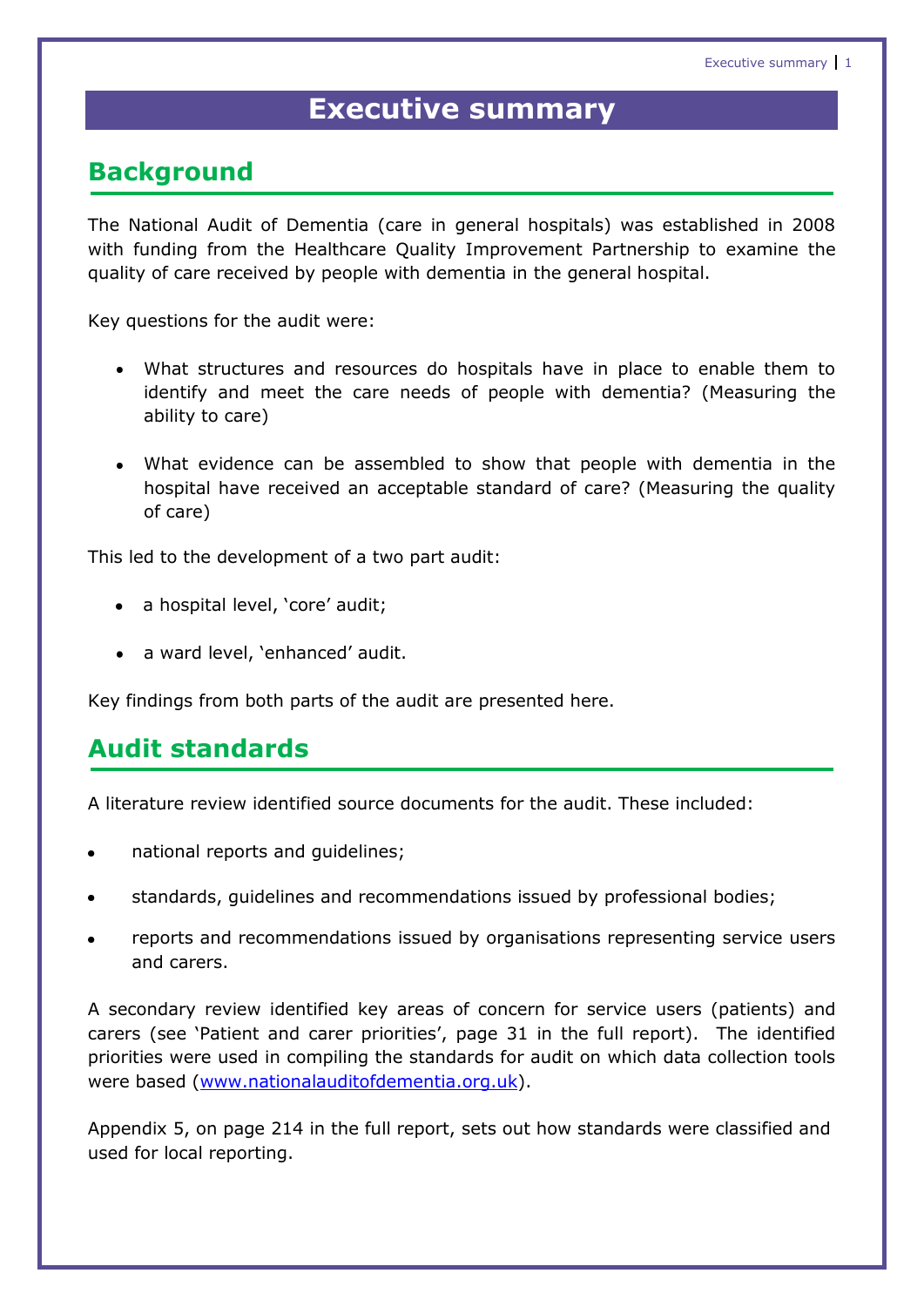# **Method**

Audit tools producing measurable criteria were produced and piloted in 2009, prior to national roll-out in 2010.

#### **Core audit tools**

Each hospital was asked to complete:

- i. *a hospital organisational checklist* to audit the service structures, policies, care processes and key staff that impact on service planning and provision for people with dementia;
- ii. *a retrospective casenote audit* of the records of 40 patients with a diagnosis or current history of dementia, audited against a checklist of standards that relate to their admission, assessment, care planning/delivery and discharge.

#### **Enhanced audit tools**

Each participating ward was asked to complete:

- i. *a ward organisational checklist* concerning staffing, support and governance at a ward level;
- ii. *a ward environmental checklist* to gather information about aspects of the ward physical environment known to impact on people with dementia;
- iii. *staff questionnaires* to gather feedback from ward staff about awareness of dementia and about support offered to patients with dementia on their ward;
- iv. *carer/patient questionnaire* that evaluates carers' experience of the support received from ward staff and patients" overall perception of the quality of care on the ward;
- v. *observation of care interactions* to evaluate the quality of the hour-to-hour provision of care to people with dementia.

Data collection was carried out between March 2010 and April 2011. 89% of eligible hospitals representing 99% of Trusts/Health Boards in England and Wales participated in the audit.

For further information about data collection, see page 41 in the full report.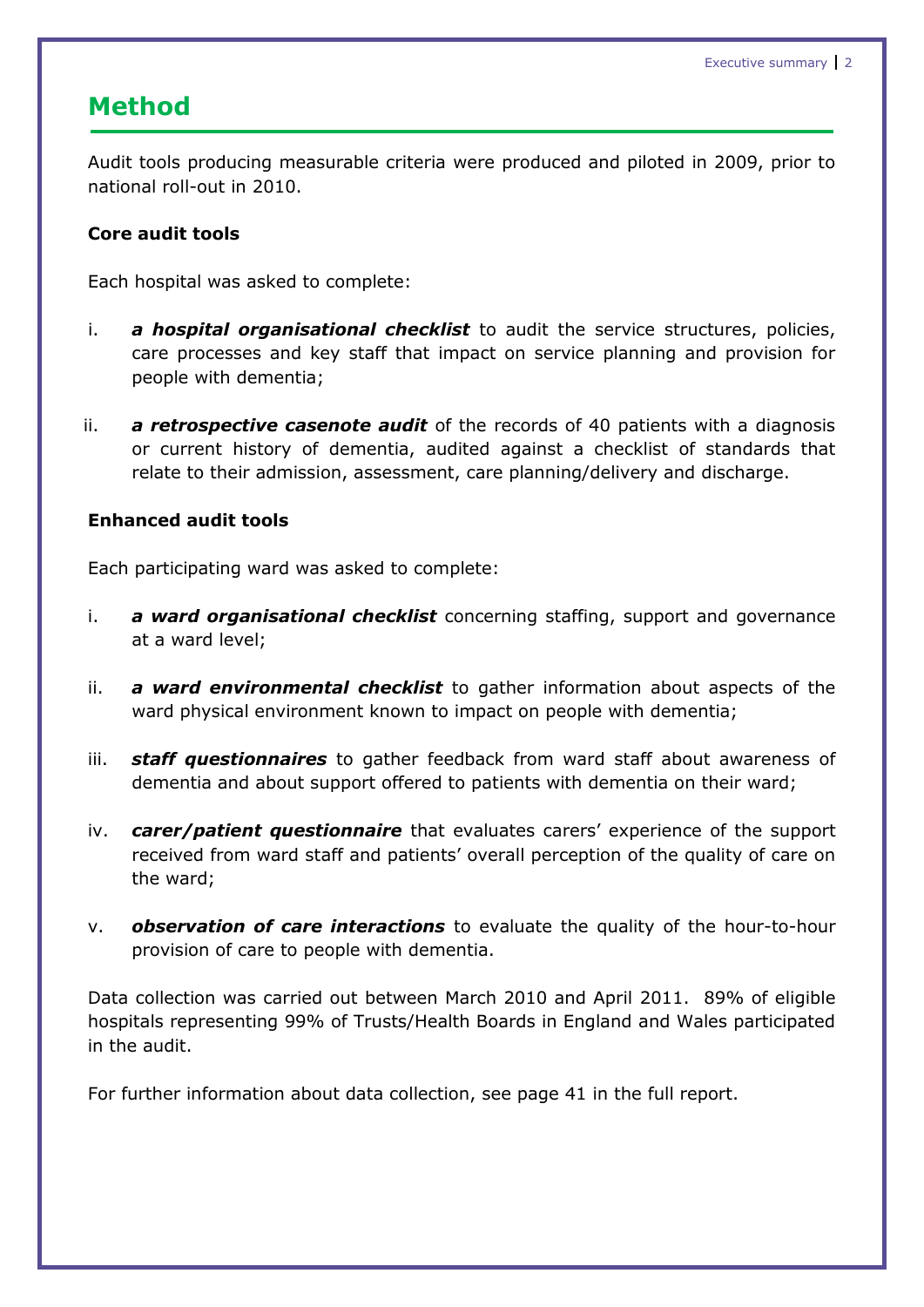#### **Summary findings**

Chapters in the main body of the report represent findings by theme including data from both hospital and ward level audit where relevant. The key results are summarised and presented in this section with recommendations.

#### **Overall compliance with standards by participating hospitals**

Analysis of the core audit data showed a national picture of a low level of performance.

#### **Table 1: Standards met in the core audit tools**

| <b>Standards met</b> | Casenote audit $(N = 50)$ | Organisational checklist ( $N = 80$ ) |
|----------------------|---------------------------|---------------------------------------|
| Highest              | 25 (50%)                  | 69 (86 %)                             |
| Lowest               |                           | 19 (24%)                              |
| <b>Median</b>        | 3(6%)                     | 38 (48%)                              |

The standards were classified by 'type', into type 1 (essential), type 2 (expected) and type 3 (aspirational). None of the hospitals met all standards identified as type 1 – the highest number of these standards met in the organisational checklist was 20/21 and in the casenote audit 14/28 (See page 214 in the full report for more details).

**There is wide variation between participating hospitals on key standards.** For example, although the data from the total sample of casenotes shows that a nutritional assessment had been undertaken for 70% of patients nationally, the proportion of patients receiving the assessment ranged from 3% to 100% between hospitals.

**There is little correlation between the two elements of the core audit**, indicating that the presence of a hospital policy or procedure is not a good marker of actual practice. This finding was borne out at the level of individual standards. For example, at hospital level the percentage of casenotes showing that a mental state assessment had been carried out was not significantly different between those hospitals that had a policy specifying the assessment and those that did not. (See in particular the "Assessment" chapter on page 68 and "Discharge planning and discharge" chapter on page 145 in the full report).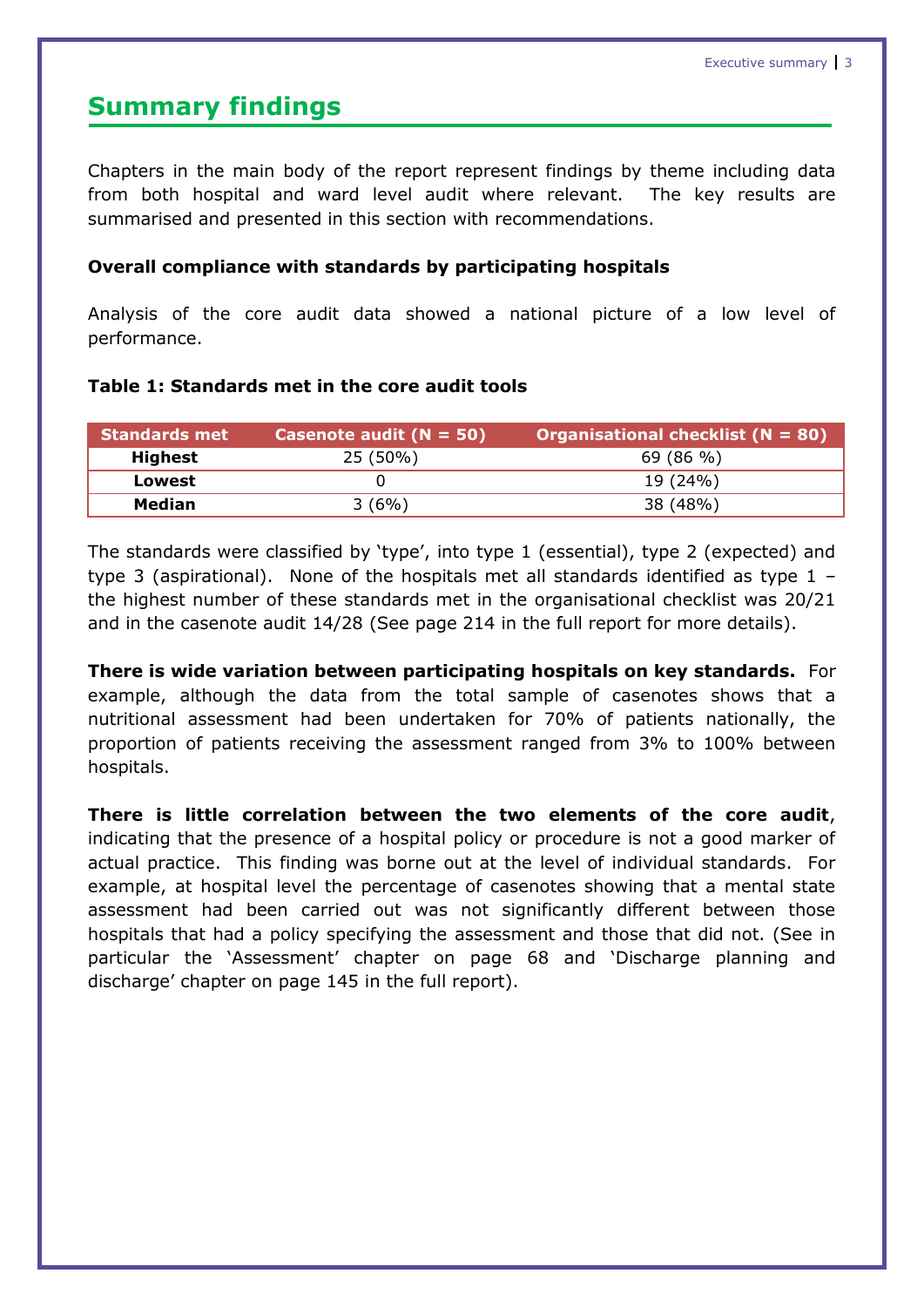### **Summary of results by theme**

#### **1. Governance**

The theme of governance relates to the set up and running of hospitals and whether the systems and resources an organisation has in place can take into account and meet the needs of people with dementia.

This chapter presents findings from the organisational checklist on key policies, guidelines and resources in the hospital, and from the ward organisational checklist on availability of services at ward level.

- 6% of hospitals had a care pathway in place for people with dementia at the time of audit and 44% of hospitals had a care pathway in development.
- Less than a quarter of hospital Boards/Trust Executive Boards regularly look at  $\bullet$ information about delayed discharges of people with dementia and only 8% review re-admissions of people with dementia.
- The majority of hospitals had access to intermediate care services that would  $\bullet$ admit people with dementia. Only 50% of hospitals had direct access to intermediate care which would avoid admission to hospital.
- Access at ward level to specialist service input, such as social services, liaison psychiatry and occupational therapy, was generally available in "office hours" – Monday to Friday during the day, with the important exception of specialist continence services. Availability during evenings or weekends was limited for most services.

The evidence collected showed a lack of leadership both at Trust/Health Board level and at hospital level, in terms of identifying champions and leads, and identifying required resources. Trust Boards/Health Boards require better intelligence and information relating to the admission, care, treatment and discharge of people with dementia to make the necessary improvements to processes and overall governance to consistently deliver a good standard of care throughout the hospital.

#### **2. Assessment**

People with dementia admitted to hospital should have a comprehensive assessment of their physical and mental health needs, plus assessment relating to their ongoing care, to ensure the best recovery outcomes and safer discharge. Hospital guidelines or procedures often set out the range of assessments that should be expected. The results of the casenote audit showed that important elements of assessment were not routinely carried out.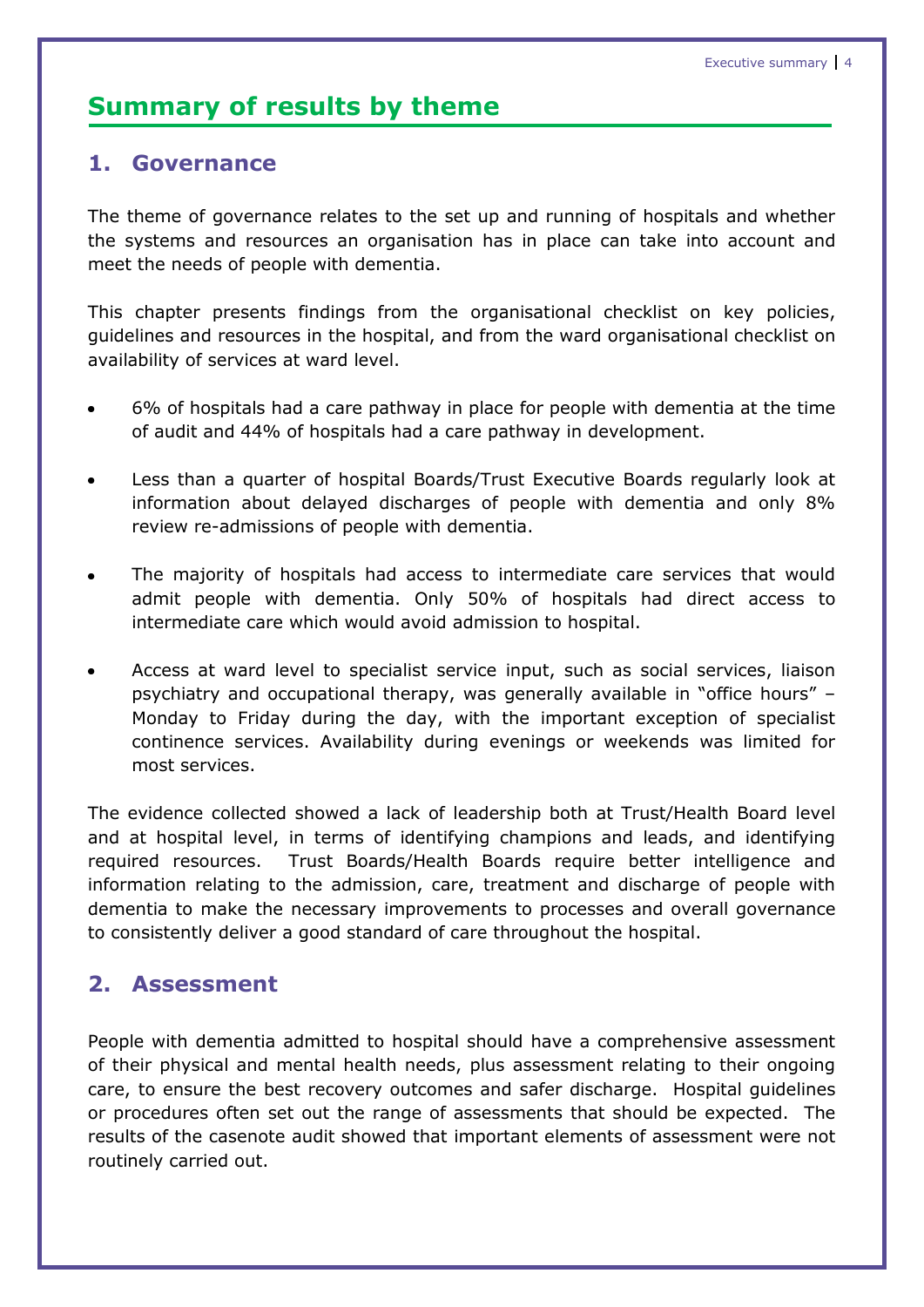- Information collected at hospital level around multidisciplinary assessment for people with dementia shows that:
	- 84% of hospital assessment guidelines/procedures included assessment of functioning (this includes basic activities of daily living, instrumental activities of daily living, activity/exercise status, gait and balance). However, only 26% of casenotes showed that an assessment of functioning had been carried out.
	- 96% of hospital assessment procedures included assessment of nutritional status. However, only 70% of casenotes showed that an assessment of nutritional status had been carried out.
	- 75% of hospital assessment procedures included assessment of mental state. However, only 43% of casenotes showed that a standardised mental status test had been carried out.
	- 96% of hospital assessment procedures included social assessment and 91% reported that assessment includes environmental assessment. However, 72% of casenotes showed a formal care provision assessment, and 65% of casenotes showed a home safety assessment had been carried out.
- 13% of casenotes showed no formal pressure sore risk assessment.
- 19% of casenotes did not show that the patient was asked about any continence needs as part of the assessment.
- 24% of casenotes did not show that the patient was asked about the presence of any pain as part of the assessment.

The findings demonstrate a gap between policy and practice. Adherence to multidisciplinary assessment procedures should be clarified and reinforced.

#### **3. Mental health and liaison psychiatry**

People with dementia in hospital require access to specialist mental health services, and these should be provided by a liaison team. The team should be able to provide a response to emergency or urgent referrals as well as routine referrals. The audit organisational checklist collected information about the availability and make up of liaison services.

- 90% of hospitals had access to a liaison psychiatry service, and in most cases this service was provided by a team, rather than a single practitioner.
- Around a third of hospitals who have access to a liaison psychiatry service are able to provide an out-of-hours service during evenings or weekends.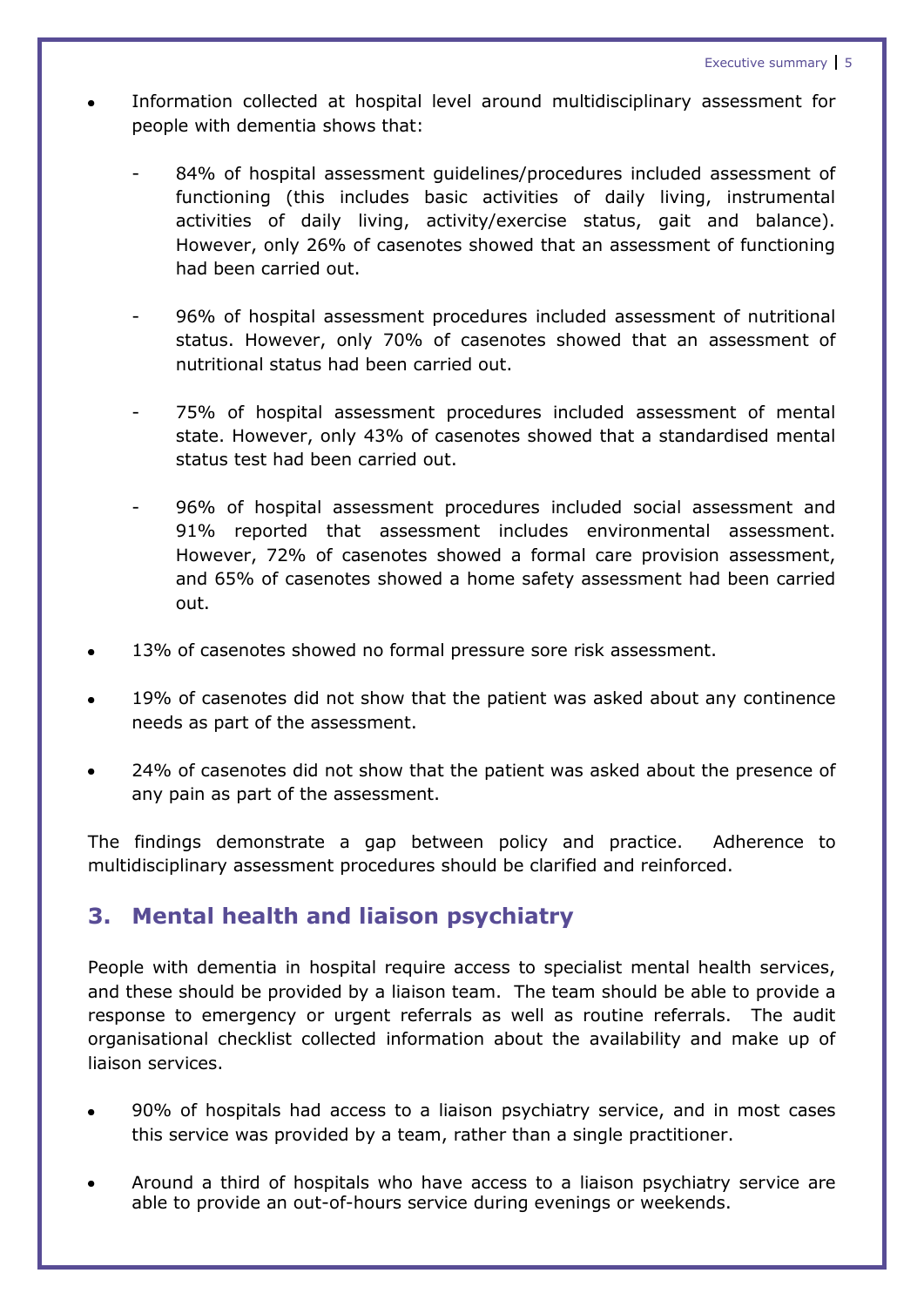Casenote audit data showed that patients with dementia referred to liaison psychiatry were often not seen in a timely manner, with nearly a third of urgent referrals waiting over 4 days to be seen.

On discharge from hospital, people with dementia should have ongoing needs, including mental health needs, reviewed and summarised so that appropriate treatment and care can continue to be provided. The audit of casenotes collected information about mental health needs review at discharge.

- Only 28% of casenotes contained summaries of persistent behavioural and psychological symptoms of dementia at discharge.
- Of the total sample, only 6% of people with dementia had their level of cognitive impairment measured on admission and on discharge. This is lowest of all for people who lived in care homes before admission and returned there afterwards – 3% of the total sample, or 8% of those admitted from care homes.

People with dementia are at heightened risk of developing symptoms such as agitation, distress, or behaviour can become aggressive when in hospital. This can be due to the hospital environment, aspects of care, illness or injury, or a downturn in the dementia condition. These symptoms are often collectively known as "challenging behaviour" or "behaviour that challenges". The NICE guidelines<sup>5</sup> and the *Common* Core Principles<sup>4</sup> clearly set out the approach that should be taken, in which the use of medication should be a last resort or when there is immediate risk of harm. The organisational checklist asked about protocols governing the approach to challenging behaviour, agitation and distress and the audit of casenotes collected information about prescription of antipsychotics.

- 34% of hospitals reported having adequate protocols in place for the treatment and management of patients with behavioural and psychological symptoms of dementia leading to challenging behaviour.
- 28% of people with dementia received antipsychotic medication in the hospital. 12% of people with dementia were newly prescribed this medication during this admission to hospital. Reasons for prescription were not recorded in 18% of these cases.
- 30% of people living in care homes and 14% of people living elsewhere were already taking antipsychotics on admission.

Overall the audit shows widespread provision of liaison psychiatry. However, a lack of availability at evenings and weekends is likely to impact on the time taken by services to respond to an emergency or urgent referral. It may also affect ability to carry out assessment or to see patients who require onward referral for diagnosis.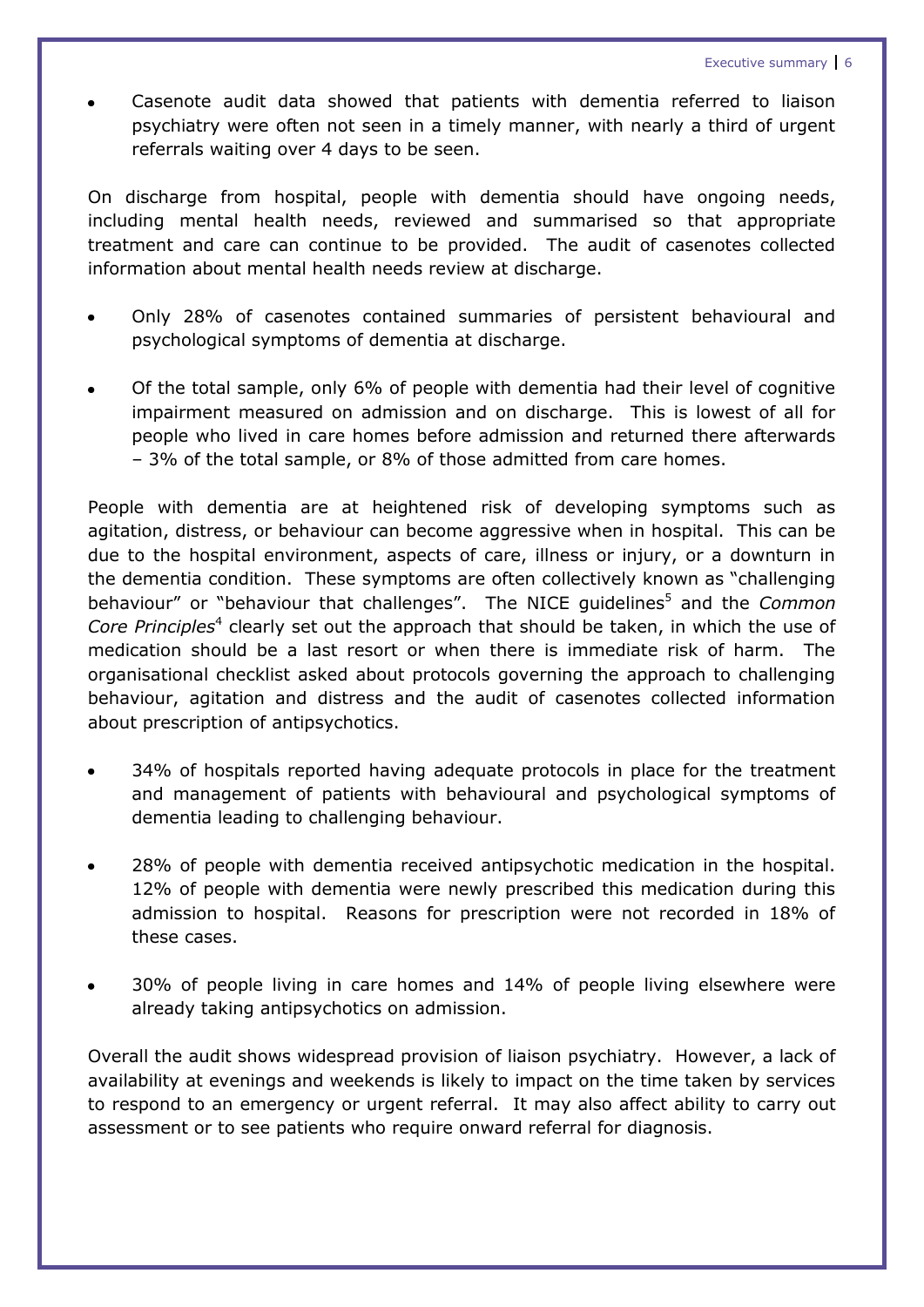Executive summary 7

A lack of mental health assessment during admission and at discharge shows that mental health needs are still often overlooked in general hospitals. This needs to be urgently addressed as a clinical governance issue. In particular, hospitals should look at anticipating challenging behaviour and ensure that it is managed with awareness and understanding, ensuring that guidelines and protocols are reviewed and updated and training for staff is in place. Where antipsychotic medication is prescribed, a reason should be clearly recorded and all medication should be reviewed regularly. Equivalent attention should be given to people with dementia living in care homes in review and assessment.

#### **4. Nutrition**

The importance of improving nutrition in hospital, particularly for older or more vulnerable patients, has been highlighted in many reports. The audit of casenotes found that people with dementia had not always received a nutritional assessment, and that systems in place to aid people with eating and drinking were not always adequately resourced.

- 96% of hospitals have a procedure for multidisciplinary assessment which includes nutritional assessment. However, only 70% of the casenotes in the sample included this assessment, and only 63% of these casenotes had a record of the patient's weight.
- 92% of hospitals have established protected mealtimes, and 97% of wards audited said that this was in place. However, only 74% of wards have a system to ensure staffing levels are sufficient at mealtimes to aid people with dementia to eat and choose food if necessary.
- 93% of wards could provide food between mealtimes, and 66% of staff agreed the ward can provide meals and snacks to patients at any time.
- Nearly all hospitals had access to specialist assessment and advice on helping patients with dementia in their swallowing and eating.

The audit results suggest much could be done at hospital level and ward level to improve nutritional standards, including providing standardised assessment, and recording of weight over time; providing support to assist patients at mealtimes; making food available at other times; and ensuring full implementation of protected mealtimes (i.e. allowing carers or family to assist but not allowing interruption for clinical or care purposes).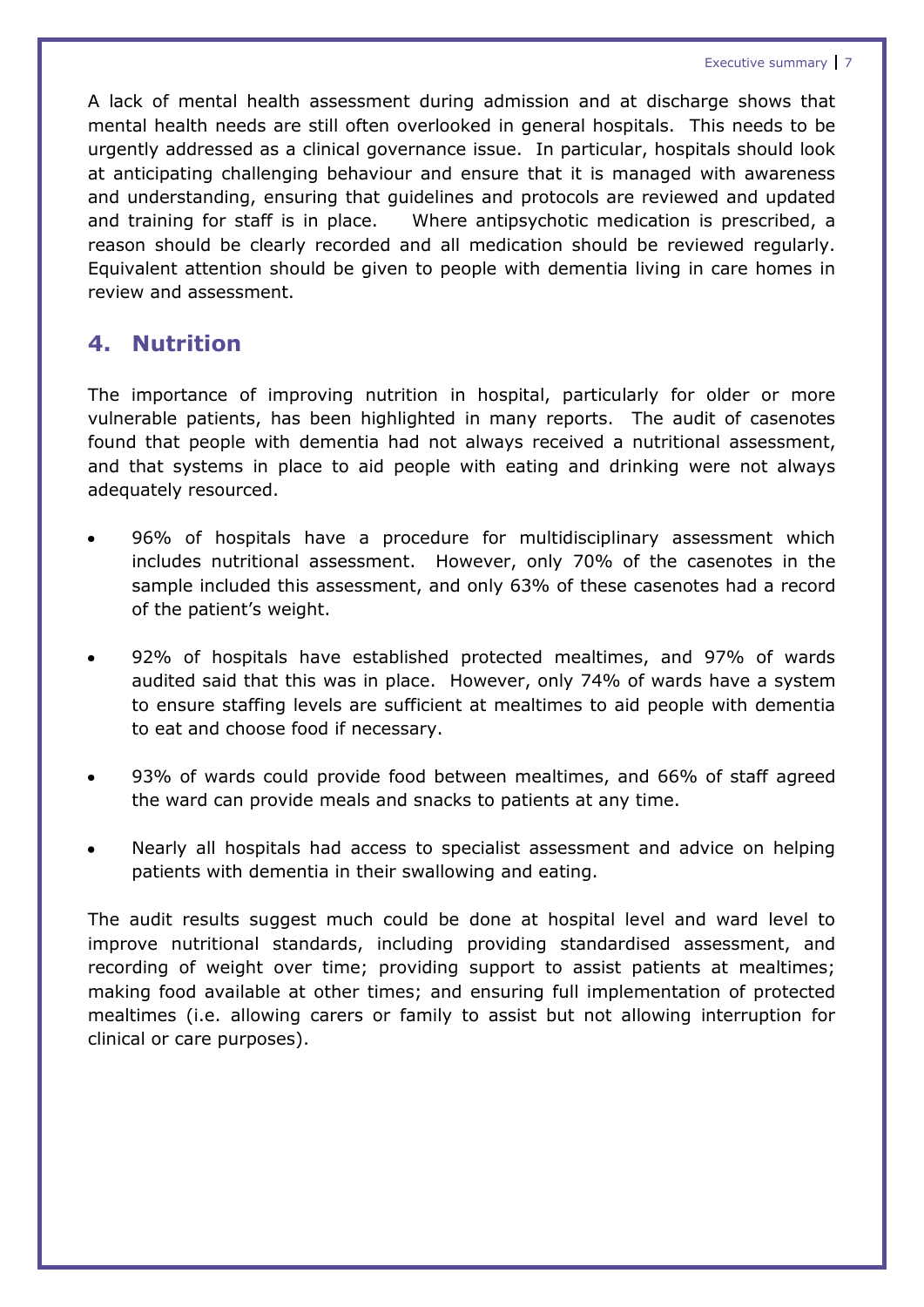#### **5. Information and communication**

The theme of information and communication arises throughout the audit. Involvement of carers in this process and the ability of the hospital to use personal information to provide better care were identified as priority topics for patients and carers. The organisational checklist looked at procedures in place to collect and communicate key information and the audit of casenotes looked at information collected. At ward level, wards were asked about information provision and staff were surveyed about the use of personal information and ward contacts for families and carers.

- 40% of hospitals had a clear procedure for information sharing with families and only around half of hospitals were found to have guidelines for the involvement of families for discharge and support arrangements.
- 88% of wards in the enhanced audit had a system for communicating personal  $\bullet$ information about patients with dementia.
- 43% of the casenotes had a section dedicated to collecting information from a carer, friend or relative, and around 40% of the casenotes were organised so that information about the person"s dementia and about care and support needs could be quickly found in a specified place.
- Only 24% of casenotes contained information about factors that might cause  $\bullet$ distress to the person with dementia.
- 92% of wards could provide information on what to expect in hospital and almost all of the wards made patients and carers aware of the complaints procedure.
- 61% of wards said a responsible healthcare professional was identified to the family as a contact for help and information, but only 45% of staff reported that patients are allocated a named professional as a contact.

There is clearly a lack of guidance in hospitals for the involvement of families in discharge and support arrangements, and this is related to the findings that families are not routinely involved in the care of the patient with dementia and are often not given a named healthcare professional to contact for help.

Although it is reported at ward level that there are systems for recording and communicating some basic personal information about patients with dementia to help them feel more settled in hospital, the collection of this information does not form a systematic part of the patient's assessment. Of particular note is the fact that patients' families or carers are not asked about behaviours that may indicate distress or what strategies may be useful in helping the patient feel safe and calm. If this information was readily available to the clinical team it could reduce the incidence of untoward behaviour disturbance and avoid the need for prescriptions of antipsychotic medication.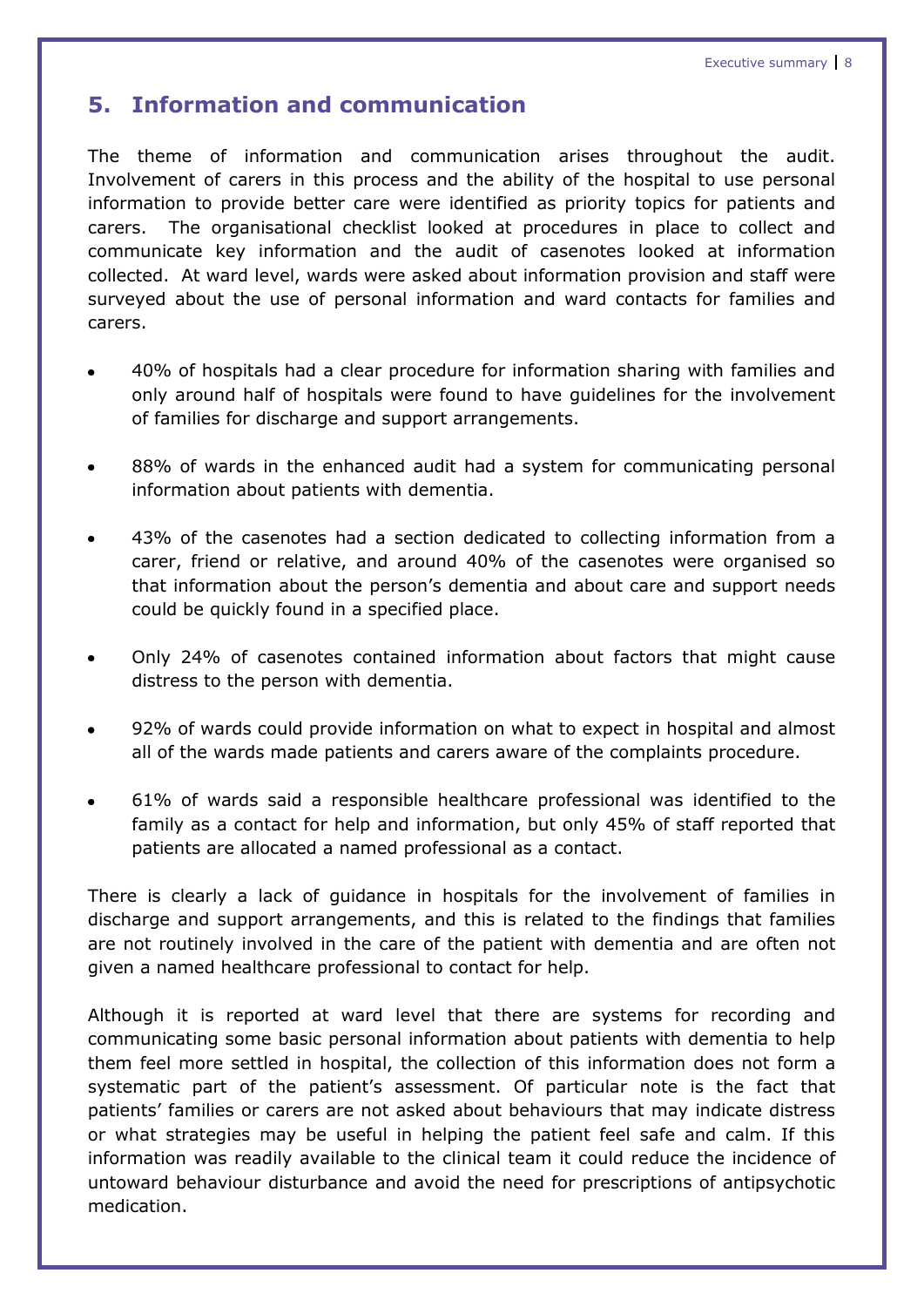More clarity is needed on the purpose and use of personal information. Hospitals need clear guidelines on the information that should be collected, and on supporting staff to share and use information and involve carers appropriately, according to the best interests of the person with dementia.

#### **6. Staff training**

The ability of staff members to engage with people with dementia, to provide clear information and understand how to deliver care in the way most suited to the person with dementia, can ensure that care is provided consistently and can lead to a qualitatively different experience of care (see chapter 10, page 153 in the full report). Awareness and understanding of dementia shown by the frontline staff providing daily care was identified as a priority for patients and carers. The organisational checklist audit found that training frameworks and strategies to address essential skills were not generally in place, and staff responses also pointed to deficiencies in training.

- Only 5% of hospitals had mandatory training in awareness of dementia for all staff, and 23% of hospitals had a training and knowledge framework or strategy identifying the necessary skill development in working with and caring for people with dementia.
- 32% of staff said they had sufficient training/learning and development in dementia care, including awareness training and skills based training.
- 26% of hospitals had a training strategy specifying that staff working with people with dementia are trained to anticipate challenging behaviour and are taught how to manage violence, aggression and extreme agitation, including deescalation techniques and methods of physical restraint. Less than half the staff surveyed said they had sufficient learning and development/training in these areas.
- 23% of hospitals had a training strategy specifying that staff of all grades and disciplines have access to communication skills training involving older service users. Half the staff surveyed said they had sufficient learning and development/training in this area.
- Training in person-centred care was felt to be sufficient by 67% of staff, and  $\bullet$ about one half of staff said training in involving people with dementia and their carers in decisions on care and treatment was sufficient.
- 66% of staff said they had sufficient training/learning and development in introduction to adult protection policy and procedures. However, less than half the staff said they had sufficient training or learning and development in the Mental Capacity Act and in how to assess capacity.
- Most staff from all job roles agreed that further training would be beneficial and would improve the level of care received by people with dementia.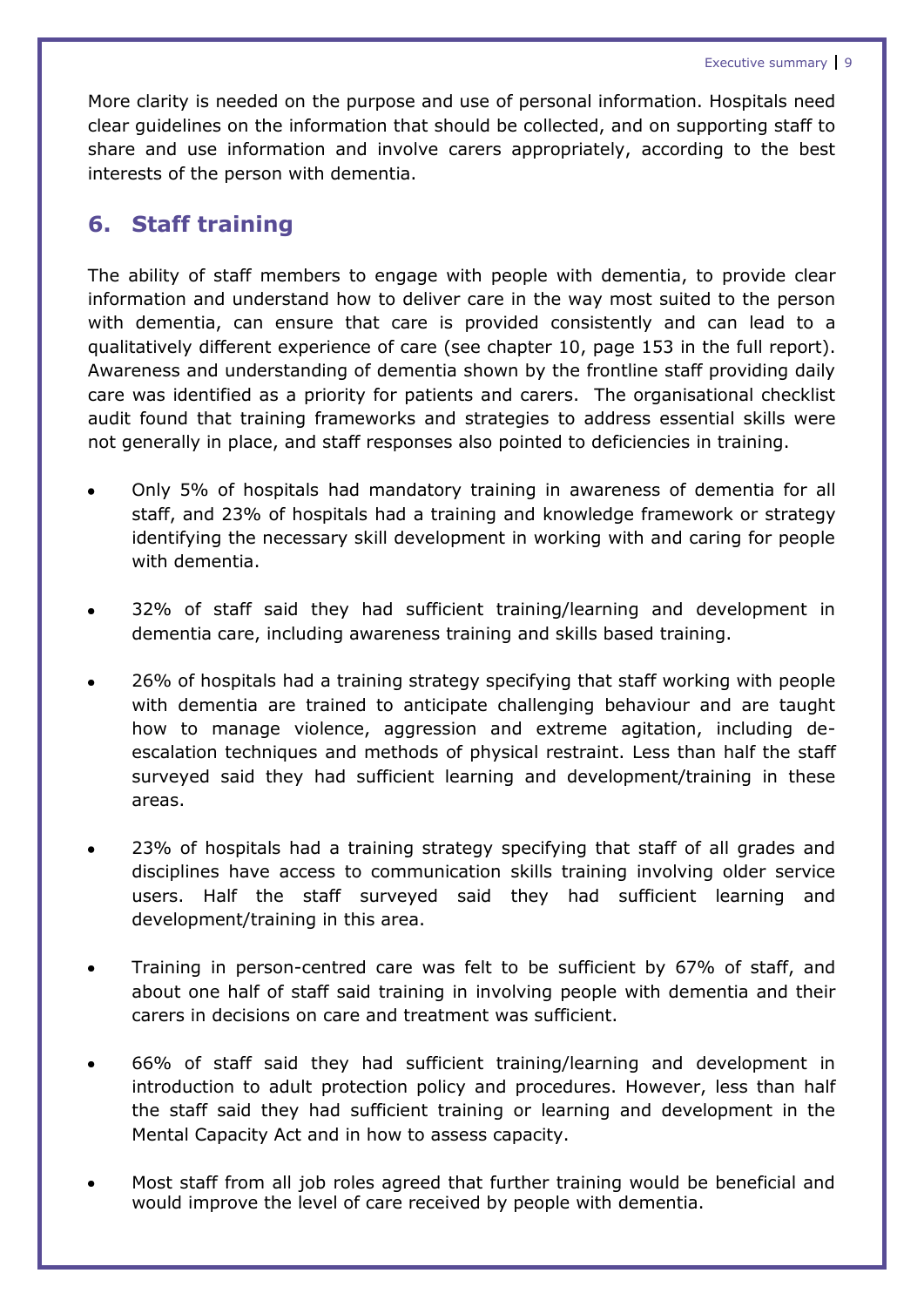The number of staff agreeing on the need for further training in relation to awareness of dementia was striking. The data and comments on training received in particular aspects of care reveal that further training is needed across all job roles for a range of competencies related to the care of people with dementia.

#### **7. Staffing and staff support**

The provision of essential care to patients in general hospital wards requires a level of staffing which is determined by an assessment of the general level of care and support need on the ward, combined with information on qualification and skill mix, numbers of staff per occupied bed, unfilled posts and turnover, sickness and absence. The audit collected data about the numbers of staff (whole time equivalent) per 10 beds and about the ratio between registered nurses and healthcare assistants, and also asked ward staff about their experience in terms of whether they felt there was enough staff to provide for the patients in their care.

- Variations across wards in relation to both staffing numbers and skill mix indicate a lack of consistency in the determination of staffing levels.
- 93% of wards have a system to ensure minimum staffing levels are in place. However, less than a third of staff considered staffing was sufficient to meet patient needs.
- 99% of hospitals had a recognised system to record potential risk to patient care due to insufficient staffing numbers. Around half the staff felt that the system deals with reports in a timely way.
- Over 90% of registered nurses and healthcare assistants had access to mentorship and appraisal. Clinical supervision is provided less consistently with 60% of wards offering this to registered nurses, but less than 40% of wards providing this support for healthcare assistants.

It is important that a systematic approach is taken to assessing ward staffing requirements suitable to meet the needs of patients. For wards admitting people with dementia this should include consideration of the time and attention necessary for care. Also key to supporting staff in their caring role is providing leadership via key roles such as Dignity Leads and Dementia Champions, and ensuring access to mentorship, supervision and appraisal.

#### **8. Physical ward environment**

An environment which helps people with dementia to orient themselves to their surroundings and guide themselves around the ward can provide reassurance, help maintain independence and avert distress. The environmental checklist audited important aspects of the environment in participating wards relating to the care experience for people with dementia.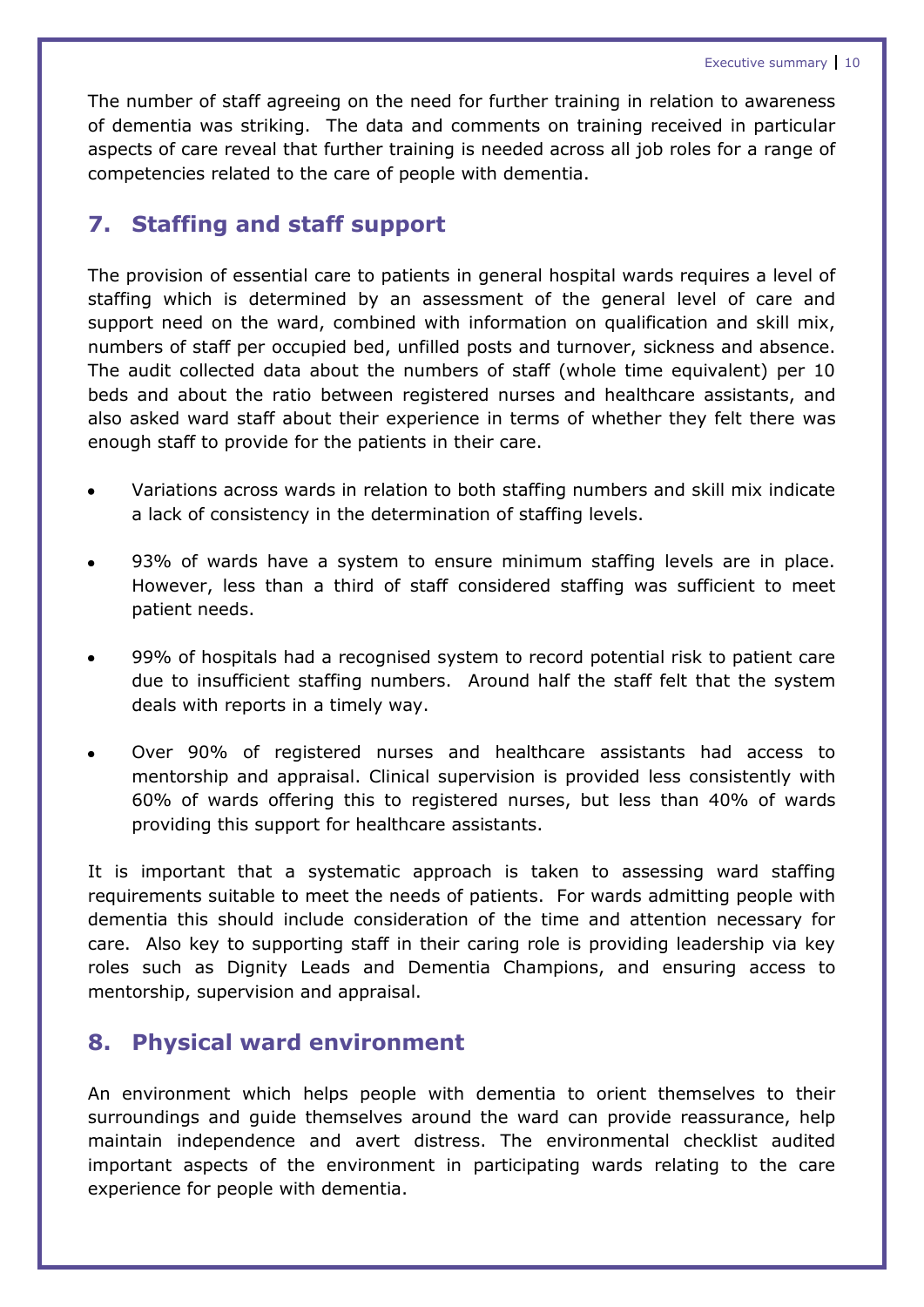- 56% of wards stated that patients with dementia are able to see a clock from their bed area, but only 5% of wards stated patients were able to see a calendar from their bed area which would help improve orientation.
- 56% of wards reported that information (words and pictures) on signs is in clear contrast to the background, and 38% of wards reported that signs/maps are large, bold and distinctive.
- 15% of wards use colour schemes to help patients with dementia find their way around the ward.
- Large toilets and bathrooms allowing for assistance were provided in most wards and there was also a choice of bathing facilities available.
- Space for patients with dementia to walk around was available in 69% of wards. Rooms or designated areas providing a break from the ward environment were only available in 47% of wards.
- 59% of wards reported that personal items were not always situated where the patient could see them at all times.
- Flooring that may cause confusion for people with dementia, such as busy patterns or high gloss surfaces, seems to be avoided in most hospital wards.

In terms of the physical environment, attention to orientation both in the ward (signage, use of colour) and the bed area (positioning of familiar personal items) could improve the experience of people with dementia. Use of space to provide breaks from the ward environment could also contribute, as on busy wards people experiencing confusion may have no opportunity to escape noise and bustle. Evidence from observations of care also suggested that attention to noise and creating a warm, friendly atmosphere are important considerations in the care of people with dementia.

#### **9. Discharge planning and discharge**

Attention to the discharge process is essential to ensure safe discharge with the appropriate ongoing care and support for people with dementia. The organisational checklist looked at discharge policies and organisation, and the audit of casenotes looked at discharge planning carried out for the sample of patients with dementia.

- 94% of hospitals have a commitment to begin planning for discharge within the first 24 hours of admission, but in about half of the audited casenotes this had not taken place, and it was not possible to specify a reason.
- Around half of the casenotes audited stated a named discharge co-ordinator, with responsibility for managing the process and consulting with all relevant parties, was involved in the discharge process.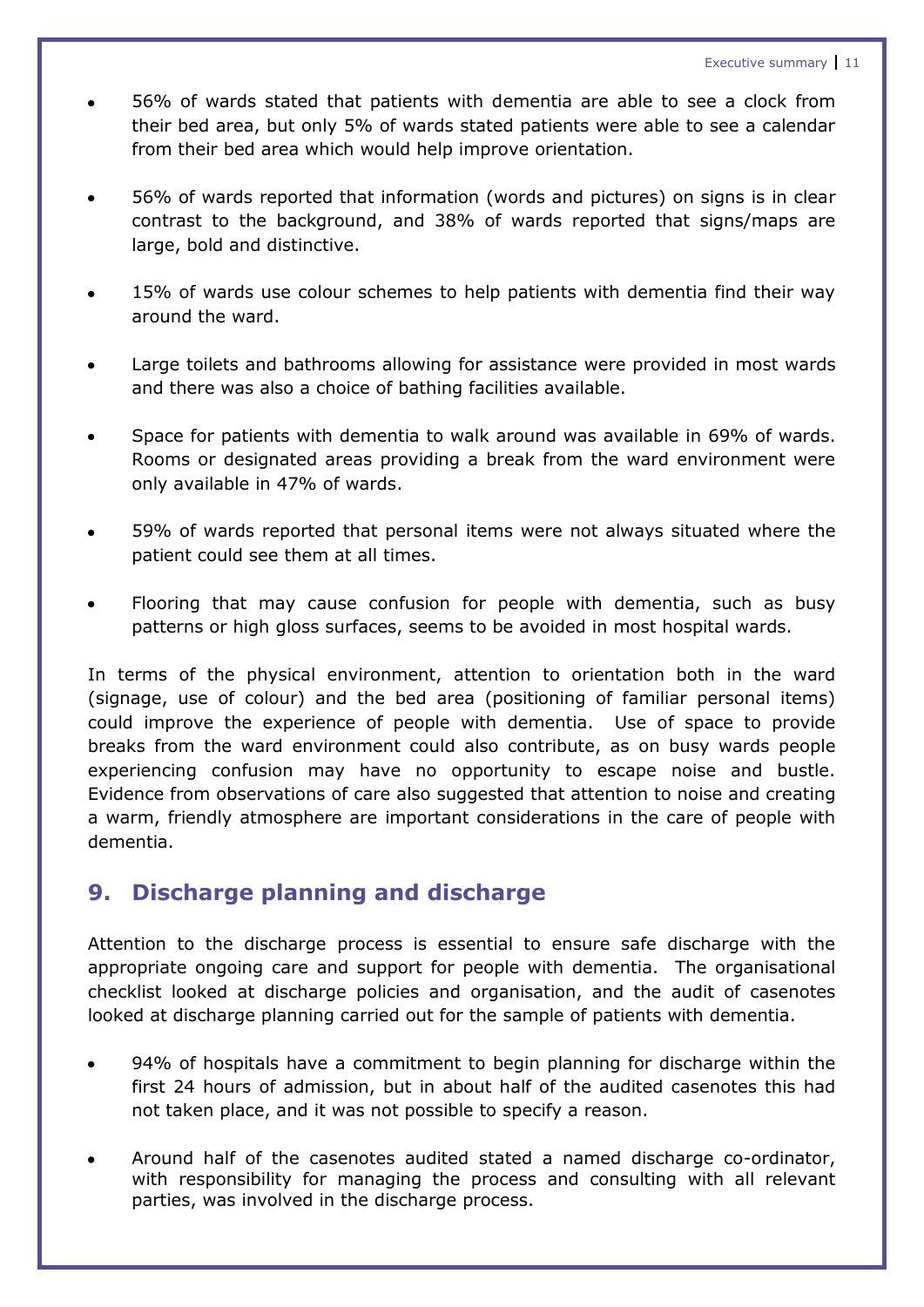- 67% of casenotes contained an up-to-date discharge plan and 58% of casenotes showed evidence that any support needs had been identified in the discharge plan. Only 41% of casenotes stated that a copy of the plan had been passed on to patients or carers.
- 75% of casenotes recorded that an assessment of the carer"s current needs had taken place before discharge, and 80% of casenotes showed evidence that the place of discharge and support needs had been discussed with the carer/relative.

It is encouraging that the majority of casenotes show evidence of attention to the carers" needs, and that most showed involvement of the carer when discussing discharge and support. However, it is less encouraging that in half the casenotes discharge planning had not begun at admission, for no stated reason. There was no named co-ordinator of discharge in the same proportion of casenotes. Providing a copy of the discharge plan to the person with dementia or carer is important to ensure that discharge discussions are understood.

Early discharge planning is important to facilitating timely discharge and lessening the time spent by the person with dementia in the acute environment and could also produce savings in cost. The Alzheimer"s Society has calculated that savings in excess of £80 million could be produced if the length of stay for people with dementia in hospital was reduced by one week. $2$ 

# **10. Observations of care – Person, Interaction and Environment (PIE)**

The review of aspects of care prioritised by older people and carers emphasised the importance of care which is person centred – treats the person with dementia as an individual and takes into account their perspective within a supportive environment. This guided the content of the observational tool. Person, Interaction, Environment represent the elements of knowing and using information about the patient as a person in care, the quality of staff-patient interaction, and the effect of the immediate environment. The observations for this audit were carried out in each case by staff from the hospitals in which participating wards were situated. The overall finding from ward observations is that care and communication is generally reactive and based on an organisationally set, task-driven routine rather than being person-focused, flexible and proactive.

- On most hospital wards there is little evidence of a person-centred ward approach or "culture", or that the care received by patients is generally personcentred.
- The content of the staff/patient encounter is mainly task related and delivered in a largely impersonal manner.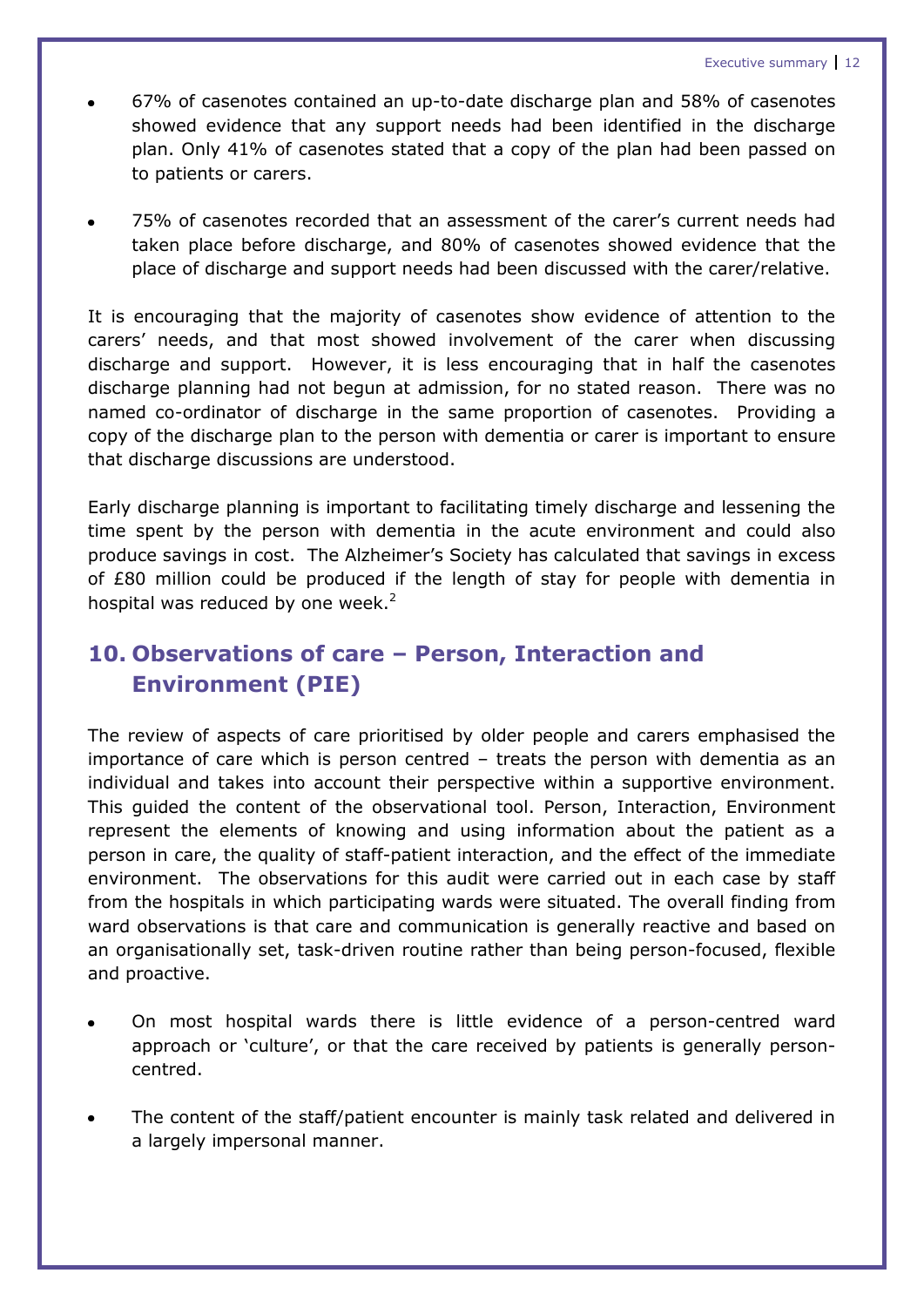- There are periods of care-based activity interspersed with inactivity, leading to lack of attention, lack of stimulation and boredom for patients.
- The environment is often impersonal and not dementia friendly, with excess noise at times, and a lack of orienting cues, dementia aids or areas for socialising.
- There is inconsistency in the quality of communication. People with dementia experienced differences in the approach of individual staff members, or between groups of staff (such as pharmacy/housekeeping) or both. In some cases, some elements of care delivery were positive (explanations and information were consistently given to patients) while other elements of care delivery in the same ward were clearly not (staff not knowing the patient as a person, for example, using the name by which the patient preferred to be addressed, or allowing time to communicate).

"Pockets" of positive, person-centred care were found in the practice of individual staff members, or as elements of ward practice. Only a handful of wards (5/105) reported ward practice which was person-centred more often than not.

- No one hospital submitted data where **all** the participating wards were clearly described as being person-centred. This suggests that there is no evidence that wards which are more person-centred are sharing their approach across the organisation and, conversely, there is no evidence of an effective organisational system for implementing person-centred care in place in any one hospital.
- Ward type was not related to the quality of care delivery observed. Many hospitals had similar findings across all their participating wards while many others observed some key differences (suggesting both hospital and ward leadership factors come into play).
- The observers clearly articulated that all staff and staff groups need to be engaged more positively with patients. However, a whole ward team organisational approach is required – individual staff cannot by themselves provide a person-centred care experience for patients.

It is apparent that there is considerable scope to develop and enhance person-centred care for people with dementia. The aim should be to initiate a progression from the currently dominant culture of task based care to one in which there is an integral focus on the person. Taking a proactive approach and having a timely and attentive response to people with dementia also means that their discharge is likely to be more appropriately facilitated, impacting on costs, as identified by the Alzheimer's Society<sup>2</sup>.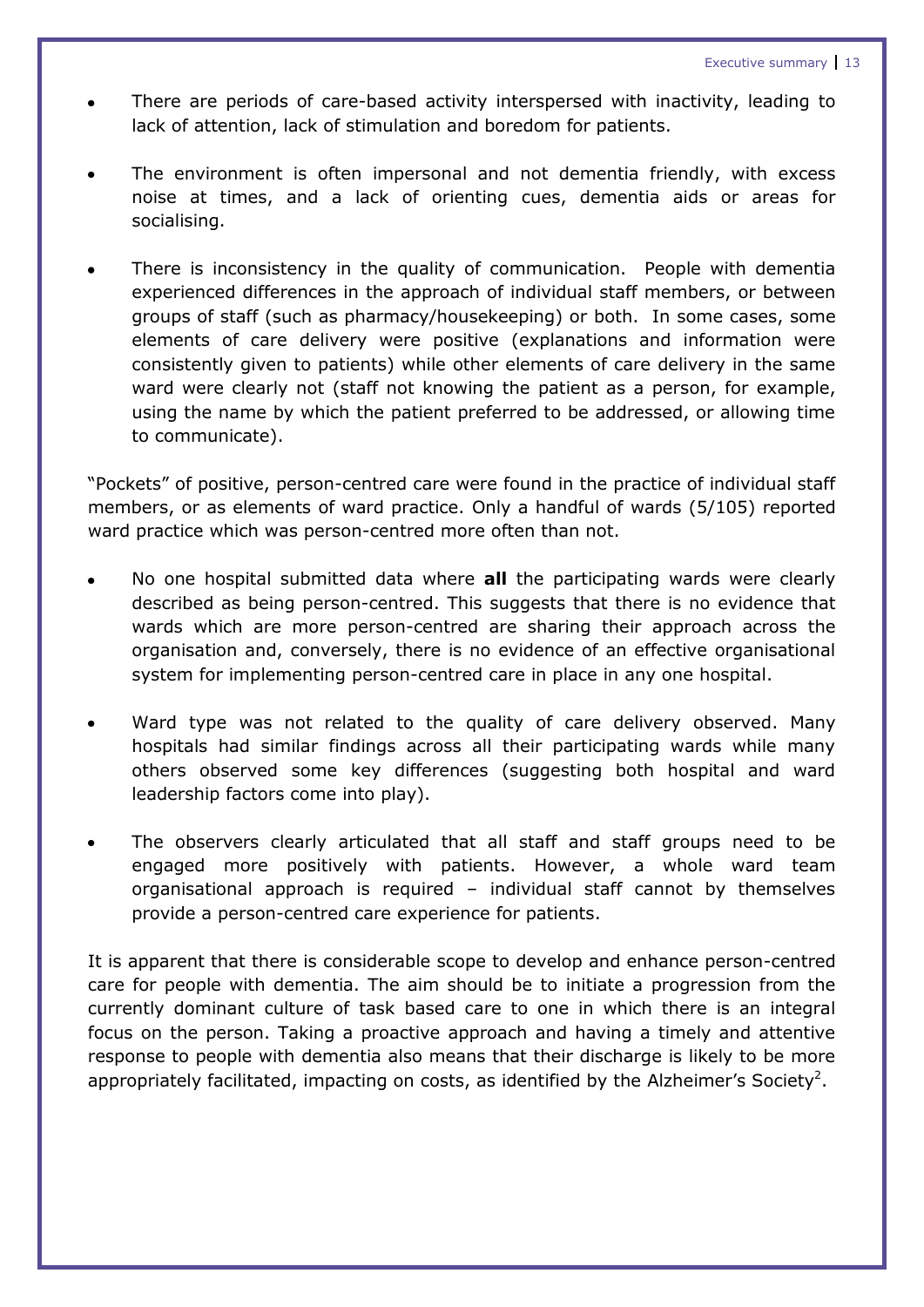# **Recommendations**

# **Recommendations for National Clinical Directors for Dementia and Older People (England)/ Medical Director and Nurse Director (NHS Wales)**

- 1. The National Clinical Directors for Dementia and for Older People (England) should promote the development of an overall competency framework to ensure that guidance on staff training contained in the *Common Core Principles*<sup>4</sup> is implemented across all secondary care settings. In addition to providing 100% of staff with basic dementia awareness training and updates, local frameworks should promote and evidence enhanced and specialist levels of knowledge, e.g. that 50% of front line workers should have or be working towards, enhanced knowledge of dementia care, and that 10% of front line workers should have or be working towards specialist knowledge. The Medical Director and Nurse Director for NHS Wales should promote development of a framework along similar lines in secondary care settings to support and enable the pathway/interventions set out in 1000 Lives Plus.
- 2. The National Clinical Directors for Dementia and for Older People (England) should ensure the *Common Core Principles*<sup>4</sup> and NICE guidance<sup>5</sup> on the use of antipsychotic medication is disseminated to general hospitals and that there is a process that separately audits prescribing in general hospitals. A period of treatment in hospital should be highlighted as an appropriate point for reviewing any use of antipsychotic medication. The Medical Director of NHS Wales should ensure that the review targets for psychotropic medication set out in 1000 Lives Plus are fully addressed in secondary care settings.

# **Recommendations for the Department of Health/Welsh Government Department for Health, Social Services and Children, General Medical Council and Nursing and Midwifery Council**

- 1. The Department of Health, Welsh Government Department for Health, Social Services and Children, NHS Estates, and NHS Wales Shared Services Partnership, should provide guidance on dementia friendly ward design, to be incorporated as standard into all refurbishments and new builds, including safe walking spaces and the use of colour, lighting, signage, orientation cues and space used to promote social interaction.
- 2. The General Medical Council and Nursing Midwifery Council should develop appropriate curricula for enhanced and specialist skills in dementia care, including requirements in undergraduate & postgraduate medical and nursing curricula.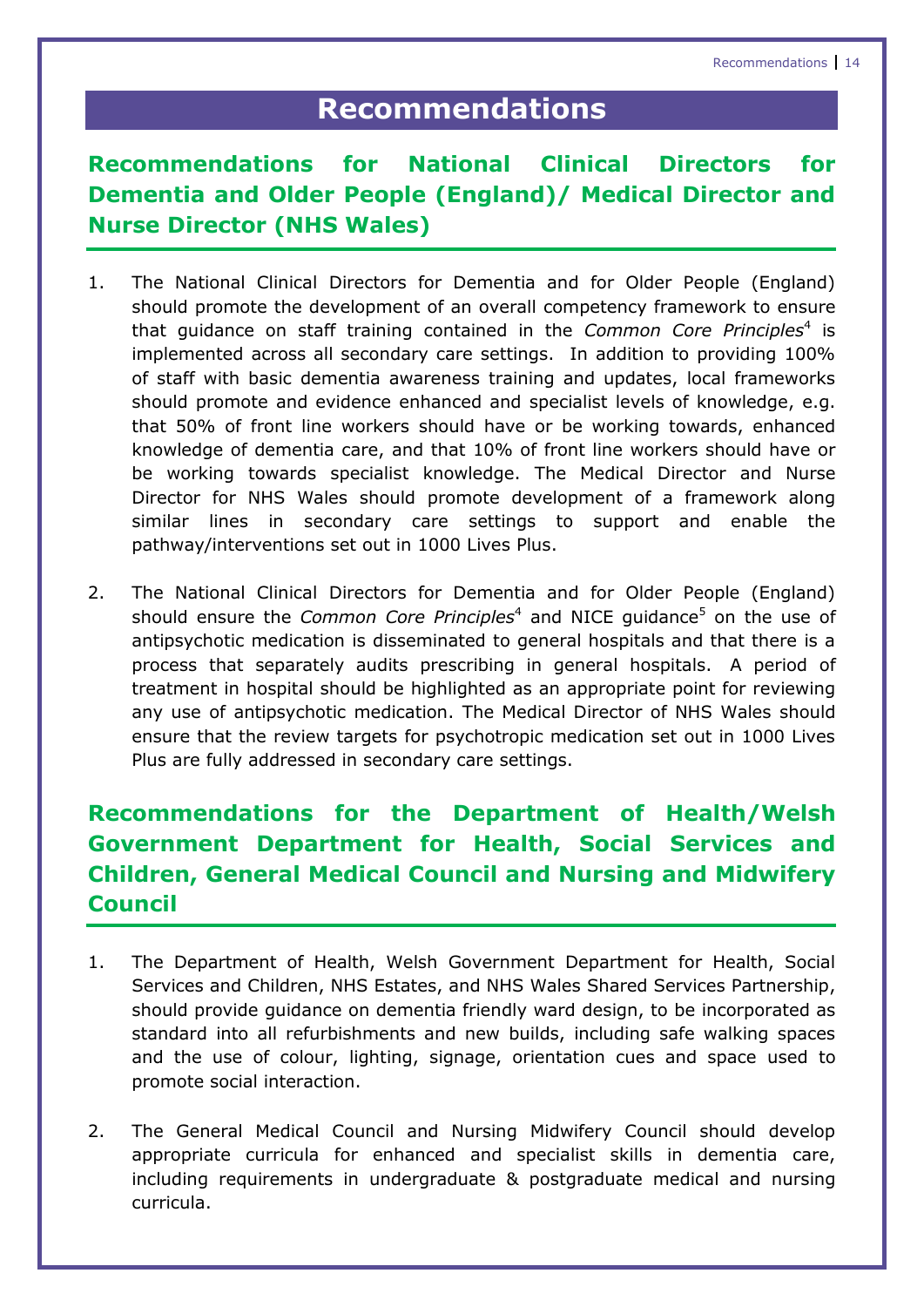#### **Recommendations for Professional Bodies**

- 1. The Royal College of Physicians, the Royal College of Psychiatrists and the British Geriatrics Society should recommend brief screening tools for cognitive function and delirium for the assessment of people with dementia and older people in the general hospital.
- 2. The Royal College of Nursing should provide guidance to Trusts/Health Boards on how staffing levels should be determined, including consideration of measures of acuity and dependency sensitive to the care of people with dementia.
- 3. The Royal College of Physicians with the British Geriatrics Society should recommend brief tools for the standardised assessment of functional ability and for the assessment of pain in people with dementia. The Royal College of Physicians and the British Geriatrics Society should liaise with other Royal Colleges about including these assessments in the management of surgical patients and others.
- 4. The Royal College of Psychiatrists, Royal College of Nursing, Royal College of Physicians with the British Geriatrics Society, should provide guidance on any circumstances in which PRN (as required) prescription of antipsychotics is appropriate.

#### **Recommendations for Commissioning Boards/Health Boards**

1. Commissioning Boards/Health Boards should ensure that liaison psychiatry services are in place to provide adequate access over 24 hours for treatment and referral of people with dementia in hospital. This should include the ability to provide an emergency or urgent response<sup>6</sup>. Response times to referral should be a key performance indicator for these services.

## **Recommendations for the Trust Board/Board of Governors/Board of the Health Board**

- 1. The Trust Board/Board of Governors/Board of the Health Board should ensure that review of key policies and procedures include the needs and perspective of people with dementia is undertaken, requiring the following as evidence:
	- Clinical information on admission rates, falls, treatment and discharges, in which people with dementia can be identified;
	- The appointment of a Senior Clinician Lead for Dementia with designated time in their job role to develop, implement and review the dementia pathway;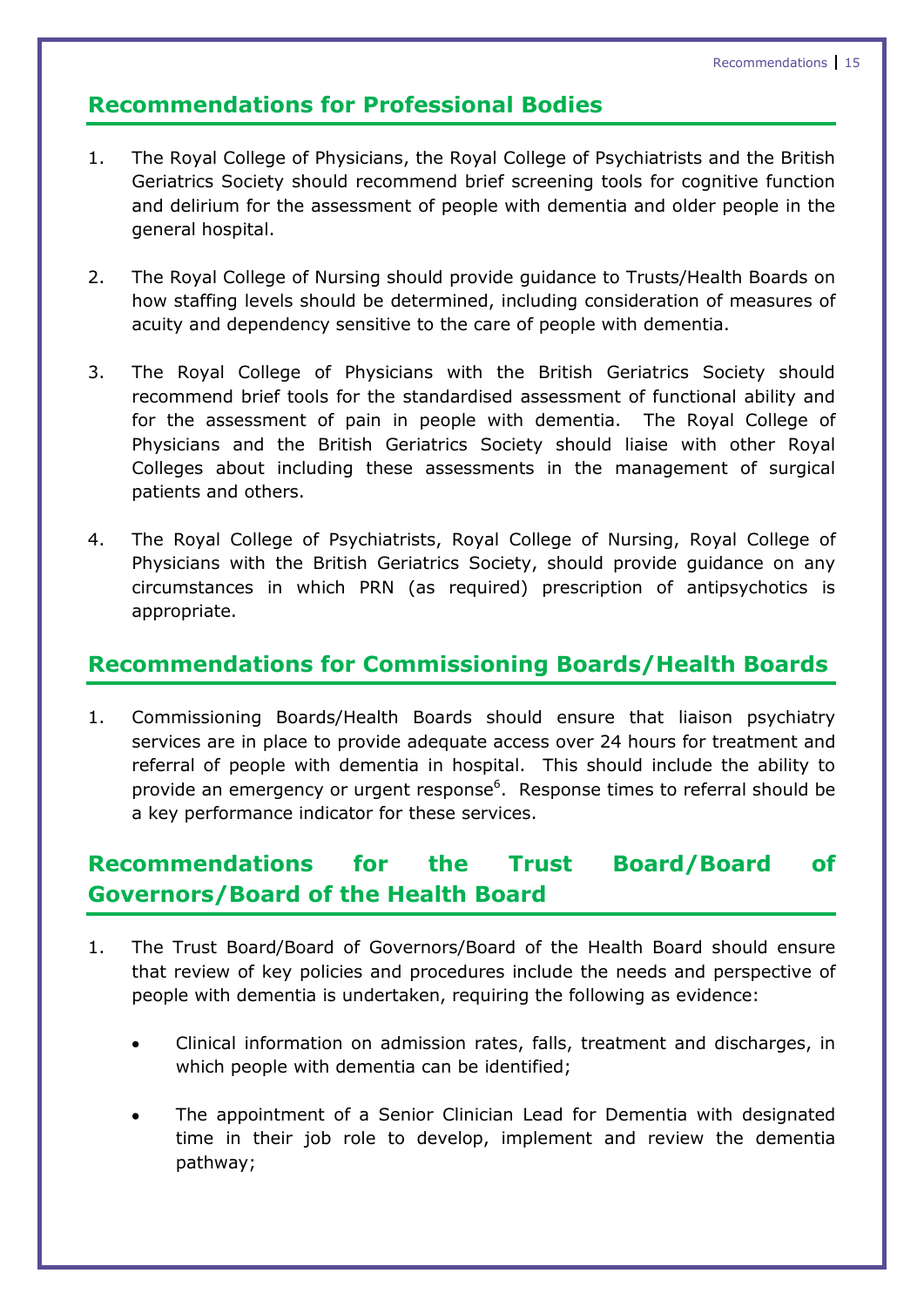- Information from a local sample of casenotes of people with dementia tracked through admission, demonstrating adherence to the pathway;
- Measurement of nutritional status (weight and BMI) at admission and discharge for people with dementia;
- Evidence of measures of frequency of assessment for pressure sore risk and pain for people with dementia;
- Measures of cognitive functioning and delirium at admission for people with dementia;
- Evidence from audit of in-hospital prescription of antipsychotics that prescription is in line with guidance.
- 2. Trusts should consider including this information in their Quality Accounts. Health Boards should consider including this information in their Quality and Safety Committee Reports.

#### **Recommendations for the Chief Executive**

- 1. The Chief Executive Officer should ensure that the Trust/Health Board identifies a Senior Clinician in each hospital to take charge of developing, implementing and monitoring the care pathway for dementia.
- 2. The Chief Executive Officer should ensure that it is within the remit of the senior clinician to identify Dementia Champions in each department in the hospital and at ward level.
- 3. The Chief Executive Officer should ensure that key leadership roles and support from specialist staff are in place to ensure delivery of dignified, skilled and compassionate care, for example Dignity Leads, Dementia Champions, Older People"s Nurse Consultants.
- 4. The Chief Executive Officer should review policies and procedures in place to ensure that they clearly set out guidance for interventions for challenging behavioural and psychological symptoms of dementia in line with NICE guidance. In-hospital prescription of antipsychotics should be routinely audited for clear indicators that prescription is in line with guidance and this information should be presented to the Trust Board/Board of the Health Board.
- 5. The Chief Executive Officer should ensure that non-reporting of nutritional status, missed meals or other risk to nutrition is considered a safeguarding issue for people with dementia and reported in accordance with guidance.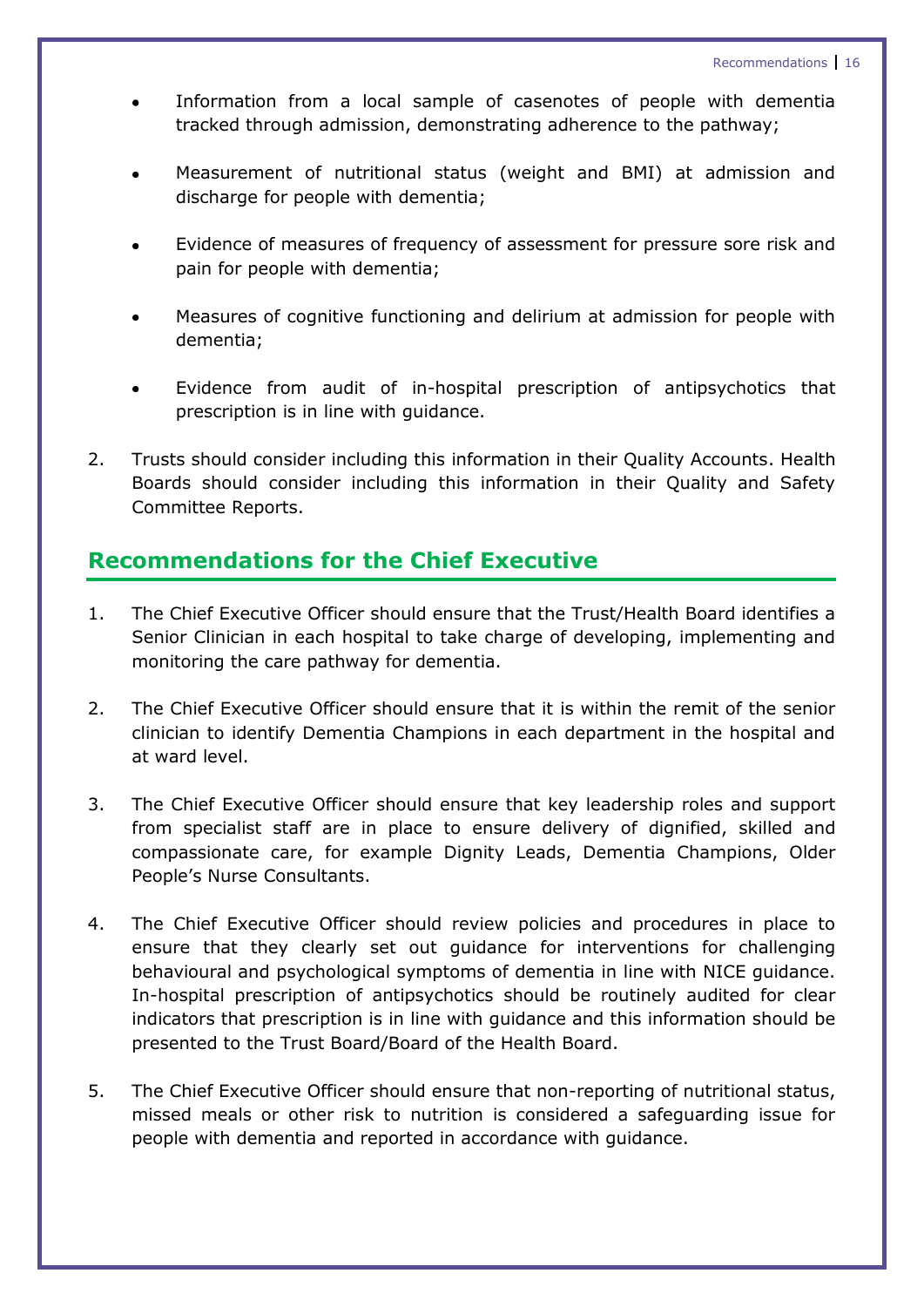- 6. The Chief Executive Officer should review Trust/Health Board discharge policies with particular reference to the needs of people with dementia/their carers to ensure that they describe the task of discharge co-ordination, and the importance of carer assessments.
- 7. The Chief Executive Officer should ensure that notification of discharge is a routinely collected statistic for reporting to the Governing/Executive Board/Board of the Health Board. This should be presented as the percentage of discharges of people with dementia where less than 24 hours notice has been given/divided by all discharges of cases receiving less than 24 hours notice (unscheduled care).
- 8. The Chief Executive and Trust Board/Health Board should promote the role of public/patient governors and non-executive directors (Independent Board Members in Wales) in reviewing the environment and comfort for people with dementia on the wards. Reviews could make use of a checklist of standards and feedback from patients, carers and visitors and include looking at placement of signs, availability of personal items, and the quality of the food.

## **Recommendations for Directors of Nursing and Medical Directors**

- 1. The Director of Nursing should require Ward Managers to carry out an assessment of staffing levels required to support mealtimes, including assessment of the additional support needs of people with dementia, and Ward Managers should review this on a regular basis.
- 2. The Medical Director, Director of Nursing and Head of Therapy Directorate should ensure the provision of education and training to support the routine use of the MUST tool (or alternative recommended nutritional assessment tool) and monitoring nutritional intake must be provided to all staff, including Healthcare Assistants.
- 3. The Medical Director, Director of Nursing and Head of Therapy Directorate should ensure that all staff responsible for the assessment of older people have had training in the assessment of mental state using standardised measures.
- 4. The Medical Director, Director of Nursing and Head of Therapy Directorate should develop the training and knowledge strategy such that all staff are provided with basic training in dementia awareness and a locally agreed and specified proportion of ward staff receive higher level training.
- 5. The Director of Nursing should make sure that comprehensive systems for guidance, supervision and support are in place for staff on the ward caring for people with dementia, including: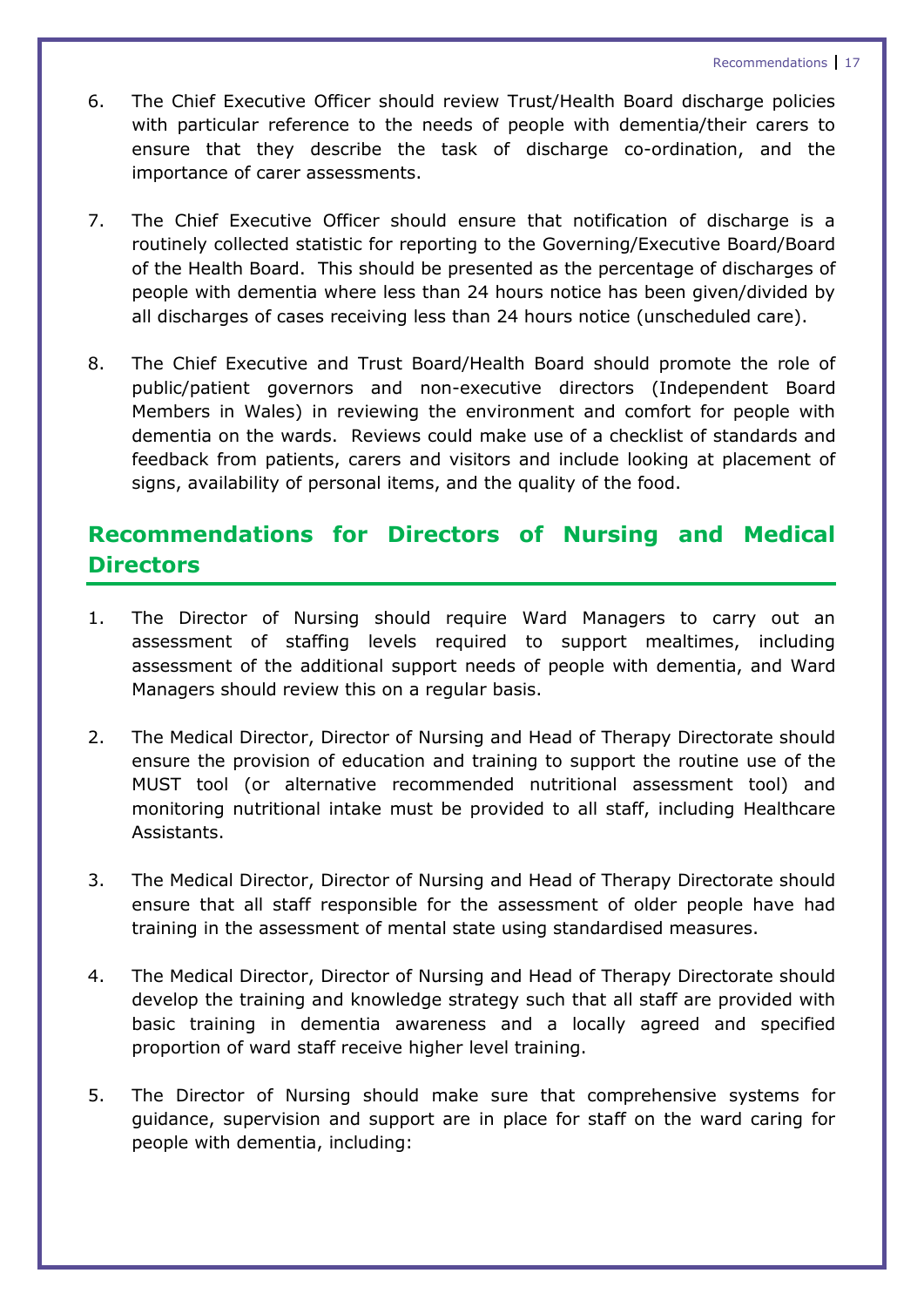- supervision, mentorship and appraisal for registered nurses and healthcare assistants;
- access to peer support and reflective practice groups.

Ward managers should be supported to ensure that these systems for support are available to all nursing staff.

6. The Director of Nursing should ensure ward managers are given responsibility and support to promote mealtimes as a social activity and provide appropriate equipment and an engaging environment, e.g. music, group tables or seating, use of familiar types of crockery and vessels.

#### **Recommendations for the Senior Clinical Lead for Dementia**

- 1. The Senior Clinical Lead for Dementia should ensure that the hospital has a care pathway in place for dementia that is adaptable for use within or fitted to existing acute care pathways, with the aim of making sure that the acute care and treatment provided by the hospital takes account of the needs of people with dementia at each stage of admission.
- 2. The Senior Clinical Lead for Dementia should ensure that champions represent the range of job roles working with people with dementia including those staff involved in day-to-day care provision.
- 3. The Senior Clinical Lead for Dementia should ensure that a named healthcare professional acts as a point of contact for people with dementia and their families during the admission to hospital. The named healthcare professional should ensure that the family, next of kin or appointee is involved in the care plan and in decisions about discharge.
- 4. The Senior Clinical Lead for Dementia should put in place procedures for clinical teams to follow to ascertain how the patient"s next of kin should be involved in treatment decisions. This should take into consideration mental capacity, stated wishes and best interests decisions (as defined under the Mental Capacity Act) $^*$ , and should be communicated to the ward team and to the family carer.
- 5. The Senior Clinical Lead for Dementia should ensure that a personal information document (e.g. "This is Me"<sup>3</sup>) is in use throughout the hospital. This should be completed with the help of someone who knows the patient well. The document should include information such as the patient's preferred name; routines and preferences; whether the person needs reminders or support with personal care; recurring factors that may cause or exacerbate distress; support or actions that can calm the person if they are agitated. This document should be held in the

 $\overline{a}$ 

<sup>\*</sup> [www.bestinterests.org.uk](http://www.bestinterests.org.uk/)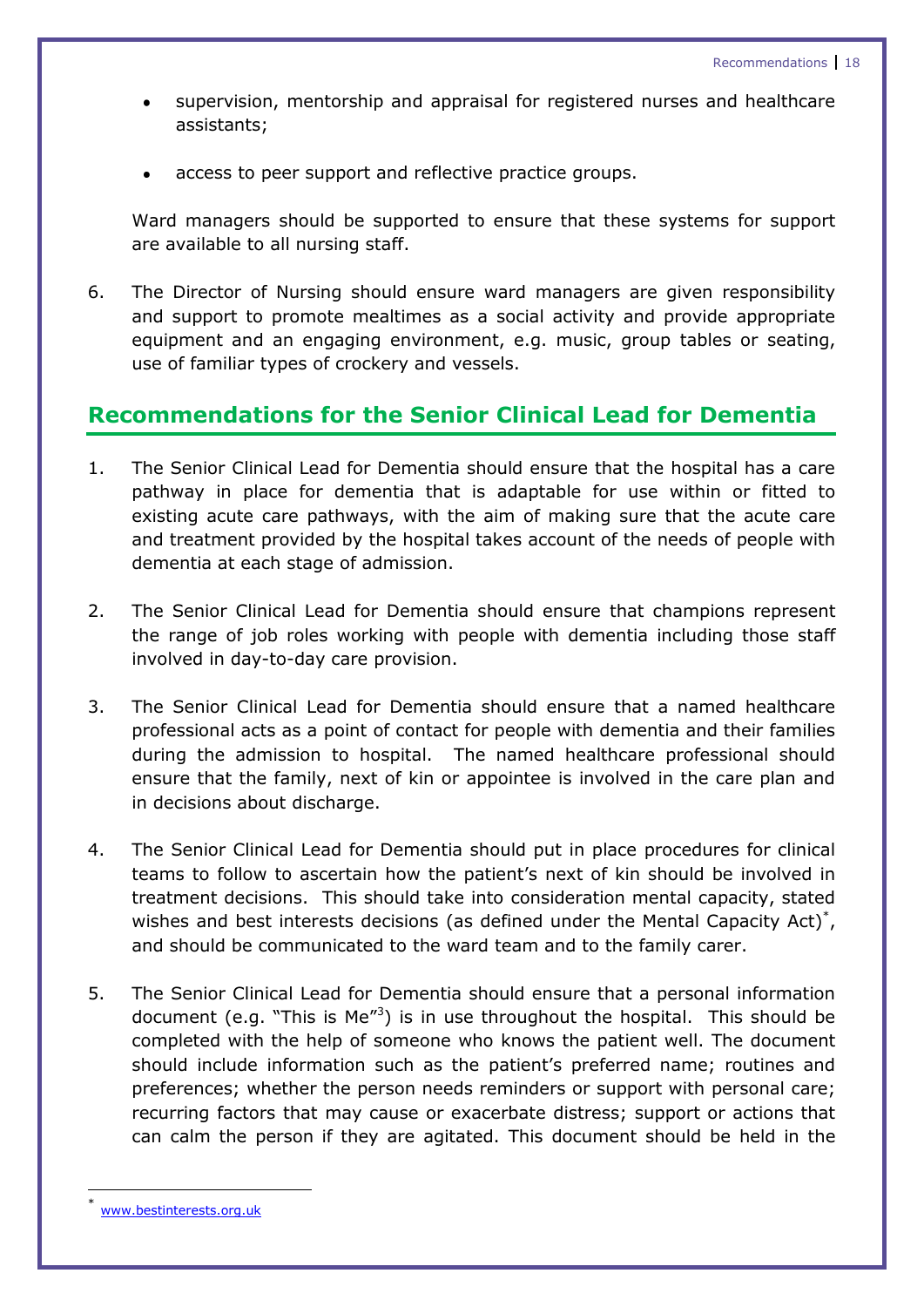patient's notes as well as by the bed so that it is readily accessible to all those involved in the patient's care.

6. The Senior Clinical Lead for Dementia should implement systems of good practice to ensure that staff can identify people with dementia on the ward/during care and treatment and can provide an appropriate response to their needs (e.g. "Butterfly Scheme")\* .

#### **Recommendations for Ward Managers and Dementia Champions**

- 1. Ward Managers should highlight to their teams the importance of involving people with dementia and their carers (where applicable) in discussions on care, treatment and discharge.
- 2. Ward Managers should ensure that all those involved in supporting people with dementia at mealtimes, including staff and volunteers, are provided with training or are skilled in recognising swallowing problems, the use of equipment and aids and encouraging nutritional/hydration intake.
- 3. Ward Managers should ensure that nutritional snacks and finger foods are readily available at mealtimes and between mealtimes on wards so that people with dementia are provided with options to enable them to maintain nutritional intake.
- 4. Ward Managers and Dementia Champions should ensure that simple and effective improvements to the environment are promoted in all wards admitting older people, including:
	- appropriate lighting and floor coverings plus aids to support orientation and visual stimulation $<sup>1</sup>$ ;</sup>
	- personalising bed area;
	- adequate space and resources to support activity and stimulation.

#### **Recommendations for Mental Health Providers**

1. Mental health providers should self-assess their policies and practice of liaison teams and report to commissioners on equality of access for people with dementia.

**.** 

<sup>\*</sup> [www.butterflyscheme.org.uk](http://www.butterflyscheme.org.uk/)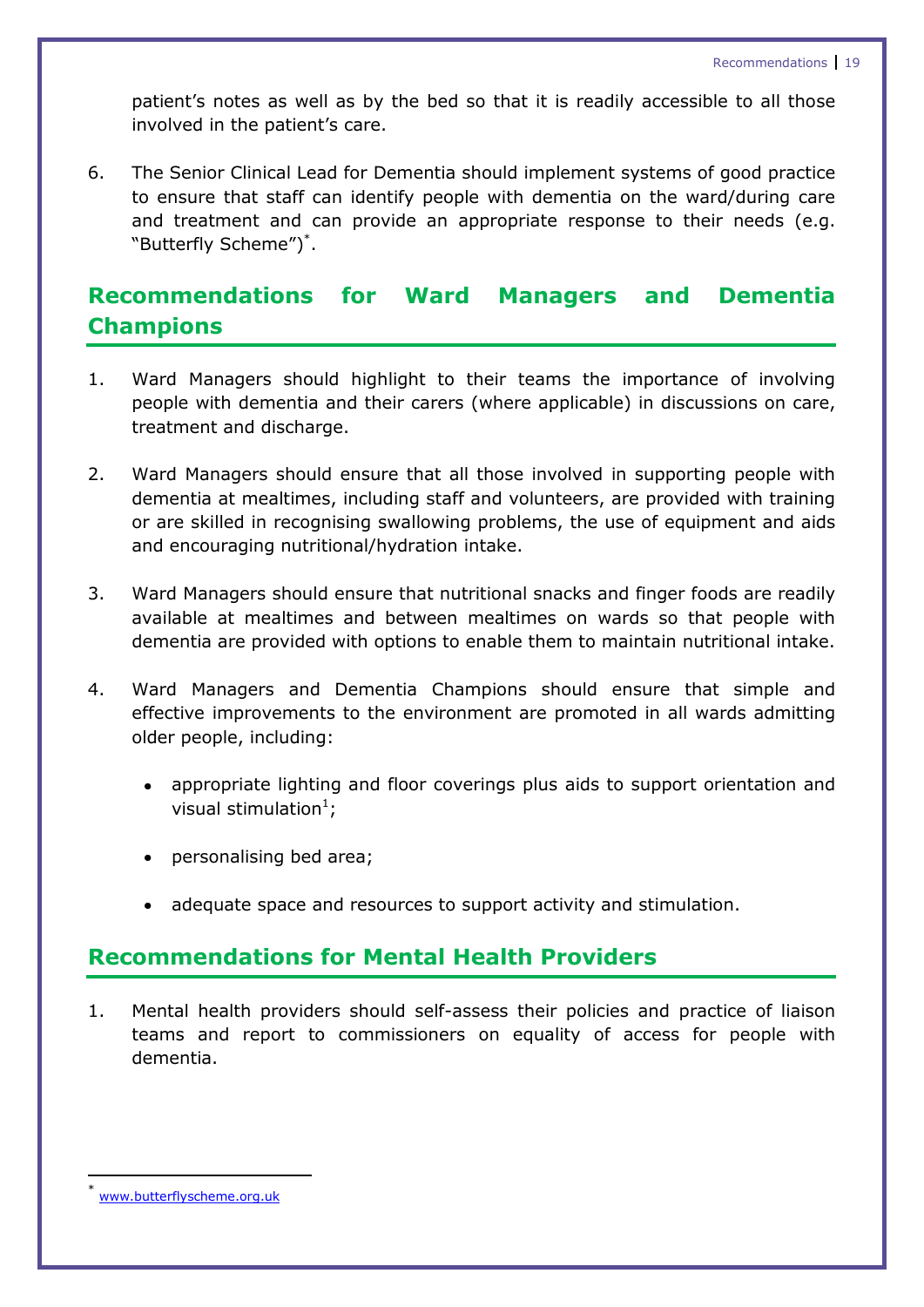# **Recommendations for the National Audit of Dementia Project Team**

- 1. The National Audit of Dementia Project Team should seek to identify key examples of good practice in information provision and sharing with people with dementia and their carers.
- 2. The National Audit of Dementia Project Team should assess whether current provision for staff training is in line with recommendations made in Common Core Principles $4$  in the 2012 re-audit.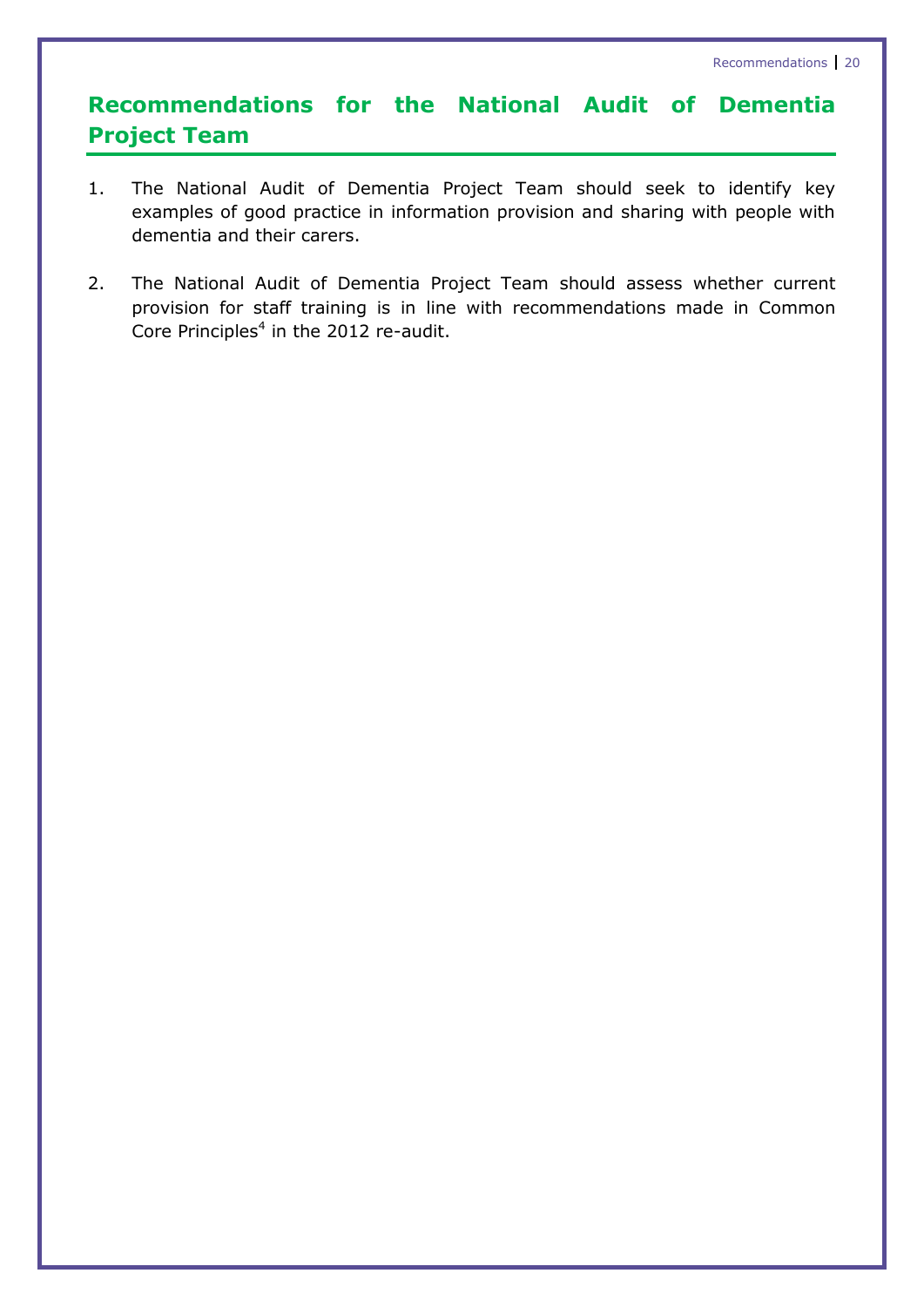# **References**

- 1. Alzheimer's Society (2007). *Dementia UK: The full report*. Alzheimer"s Society, London.
- 2. Alzheimer's Society (2009). *Counting the Cost: Caring for people with dementia on hospital wards*. Alzheimer"s Society, London.
- 3. Alzheimer"s Society and Royal College of Nursing (2010). *This is Me*. Alzheimer"s Society, London.
- 4. Department of Health (2010). *Common Core Principles for Supporting People with Dementia: A guide to training the social care and health workforce*. Department of Health, London.
- 5. National Institute for Health and Clinical Excellence and Social Care Institute for Excellence (2006). *Clinical Guideline 42. Supporting People with Dementia and their Carers in Health and Social Care*. National Clinical Guideline Centre, London.
- 6. Royal College of Psychiatrists (2010). *Quality Standards for Liaison Psychiatry Services. Second edition*. Royal College of Psychiatrists, London.